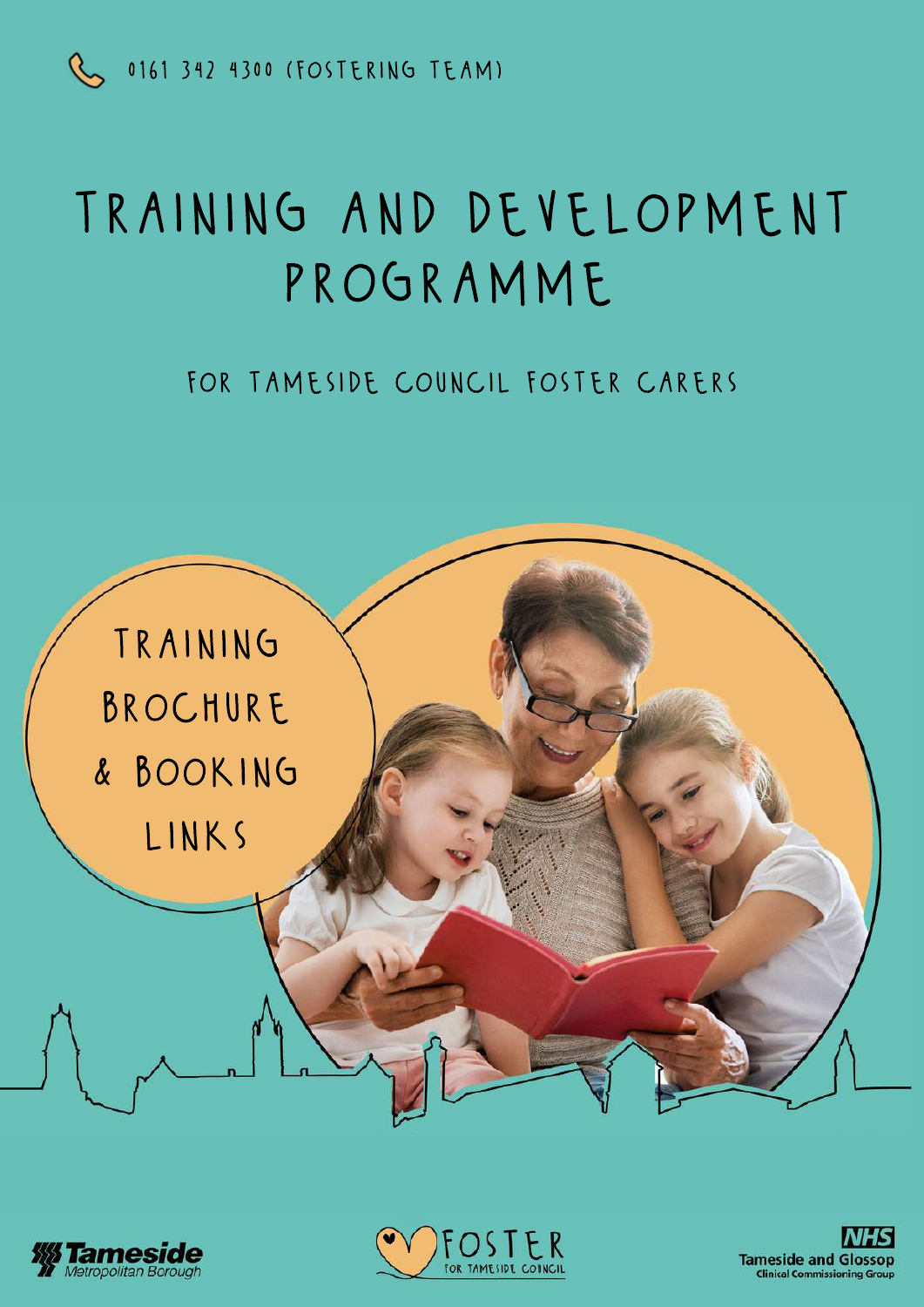# introduction

Welcome to the Tameside guide to training which contains all of the details of training and development opportunities available to foster carers.

In Tameside we are really committed to developing training to support the needs of new and existing carers hence a comprehensive training and development programme for April 2021 – April 2023 has been devised. The training programme consists of a wide range of courses from the introductory and mandatory training to more specialist training. We have sought to bring in expertise from professionals who work with vulnerable children so that we can provide a high quality-training programme.

Whilst there are a range of courses available, we are continuously reviewing and assessing our training so that we can provide courses which reflect the learning needs of carers, the legislative changes that affect our work and changes within Children's Services hence additional courses will be available throughout this 2 year period.

Within this training and development period, learning will be a combination of E-Learning, which can be completed in the comfort of your own home 24/7 and virtual learning via Zoom. Unfortunately, due to the ongoing pandemic we are not yet in a position to offer face to face training with the exception of First Aid training which will be very carefully managed. We are hopeful that in the future we will be able to reintroduce face to face training as we recognise the benefits of this.

In addition to E-Learning and Zoom training, we also recognise that there are lots of useful learning resources available online, for example Research in Practice, Future Learn and the Children's Safeguarding Board's website. In addition, learning and development can be enhanced by attending Foster Carer Support Groups and talks or briefings in schools.

There is such a variety of training available to support our carers and their continued professional development that we are confident that wherever you are up to in your fostering career we will have something to help further develop your knowledge and skills.

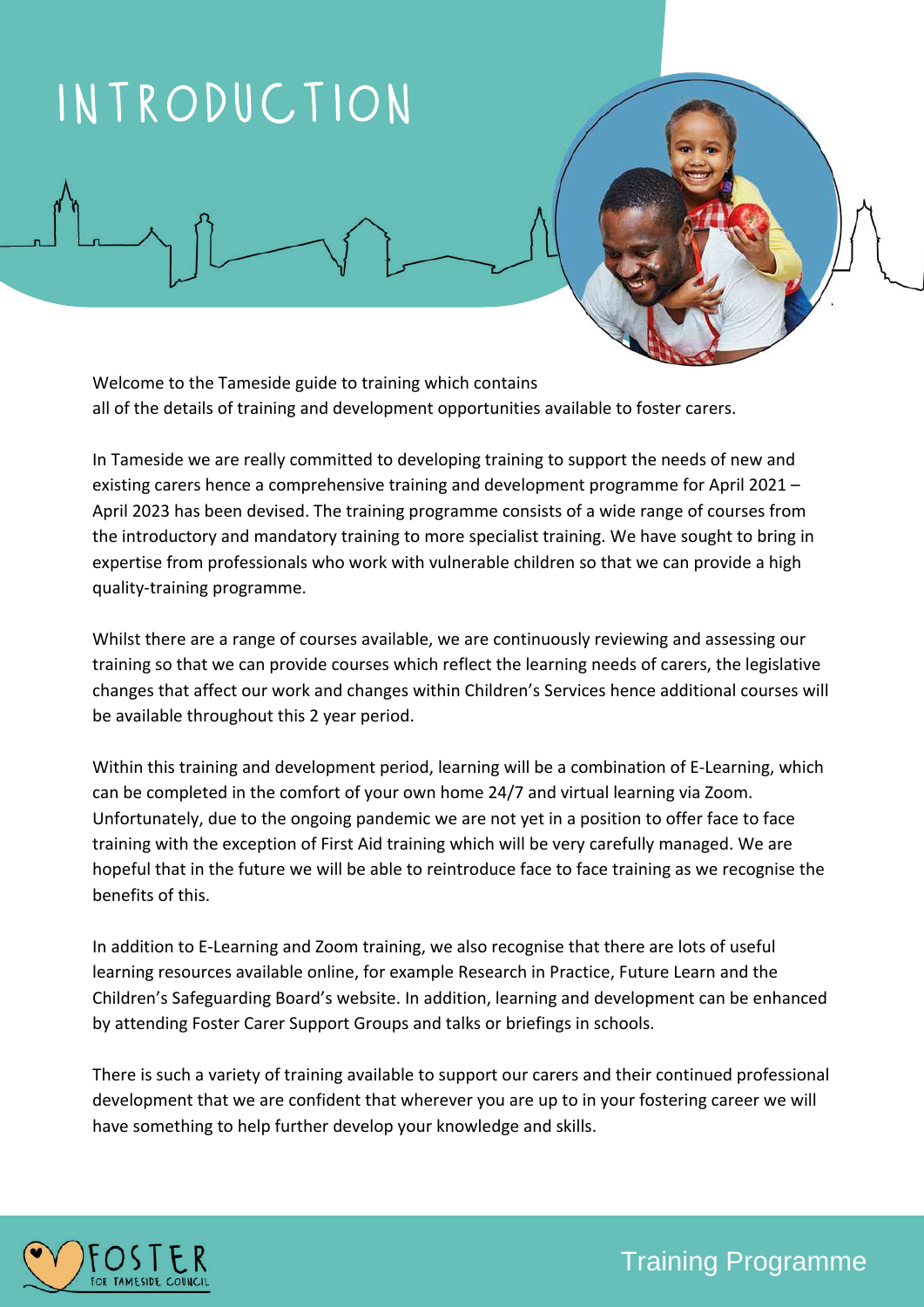### training expectations as a tameside foster CARER

New carers will be expected to increase their skills and knowledge by focusing on attending core training over a twelve months of approval. Alongside this, new carers will receive support to achieve their TSD standards in the first 12 months (18 months for connected carers).

Experienced carers, referred to as Skills Level 3 and 4 carers are able to attend core training to refresh their knowledge but it is expected that these carers will add to their skills via attending training, workshops and completing online training. It is really important that you discuss your interest in attending courses with your supervising social worker before booking a place.

Attendance on courses where you have been allocated a place is important but we do understand that there may be rare occasions when this is not possible. In this case it is most important that you notify your supervising social worker in advance so that the place can be offered to someone else. We also ask that each course is evaluated by participants by completing the feedback forms so that we can continue to improve upon the way in which we deliver training.

In addition, it is important for you to record your training within the Foster Carer Reflection document, which should be used within your supervision so that your learning and development can be explored and recognised.

Foster Carer Training and Development should also be reflected within your Personal Development Plan (PDP) which is compiled in conjunction with your supervising social worker. Your Personal Development Plan should be reviewed within foster carer supervision and updated in preparation with your Annual Review. Each Personal Development Plan will be based on approval status, individual learning, support and development needs.

Once you have had discussions with your supervising social worker around attending a specific training session, please use Eventbrite to book your place. Alternatively, if the training is via E-Learning speak with your supervising social worker to ensure that you have a learning account set up.

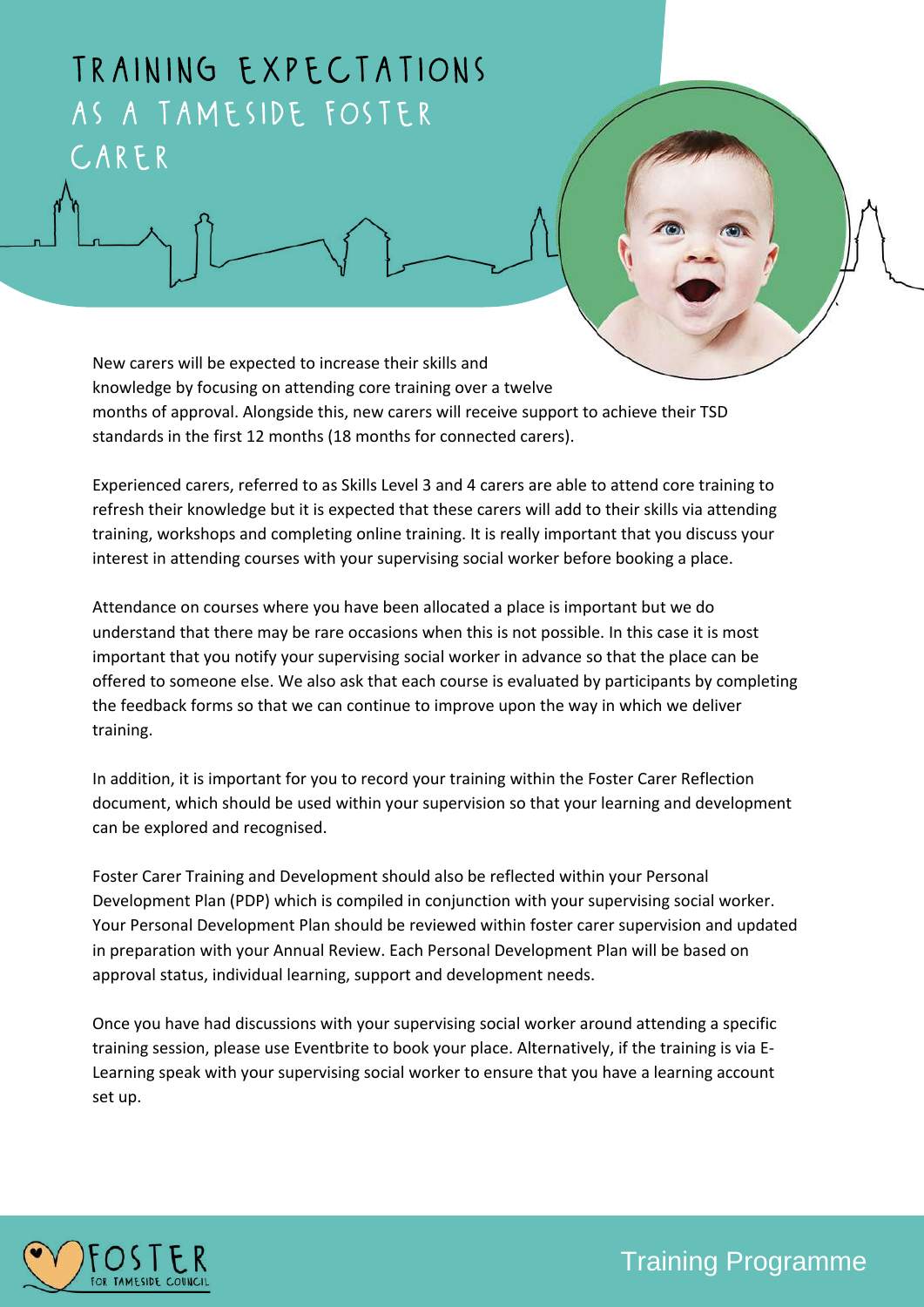## skills system levels 1-4

The skills system of payment remains in place and training expectations of each group is as follows:

### level 1

carers approved for a specific child

### level 2

connected carers who have attended all core training and completed their TSD workbook. Mainstream carers who have attended Skills to Foster.

## level 3

mainstream carers who have completed all core training and their TSD workbook, plus completed an additional 15 hours training.

## level 4

mainstream carers who have continued to build on their training and skills alongside the additional criteria outlined in the skills progression document.

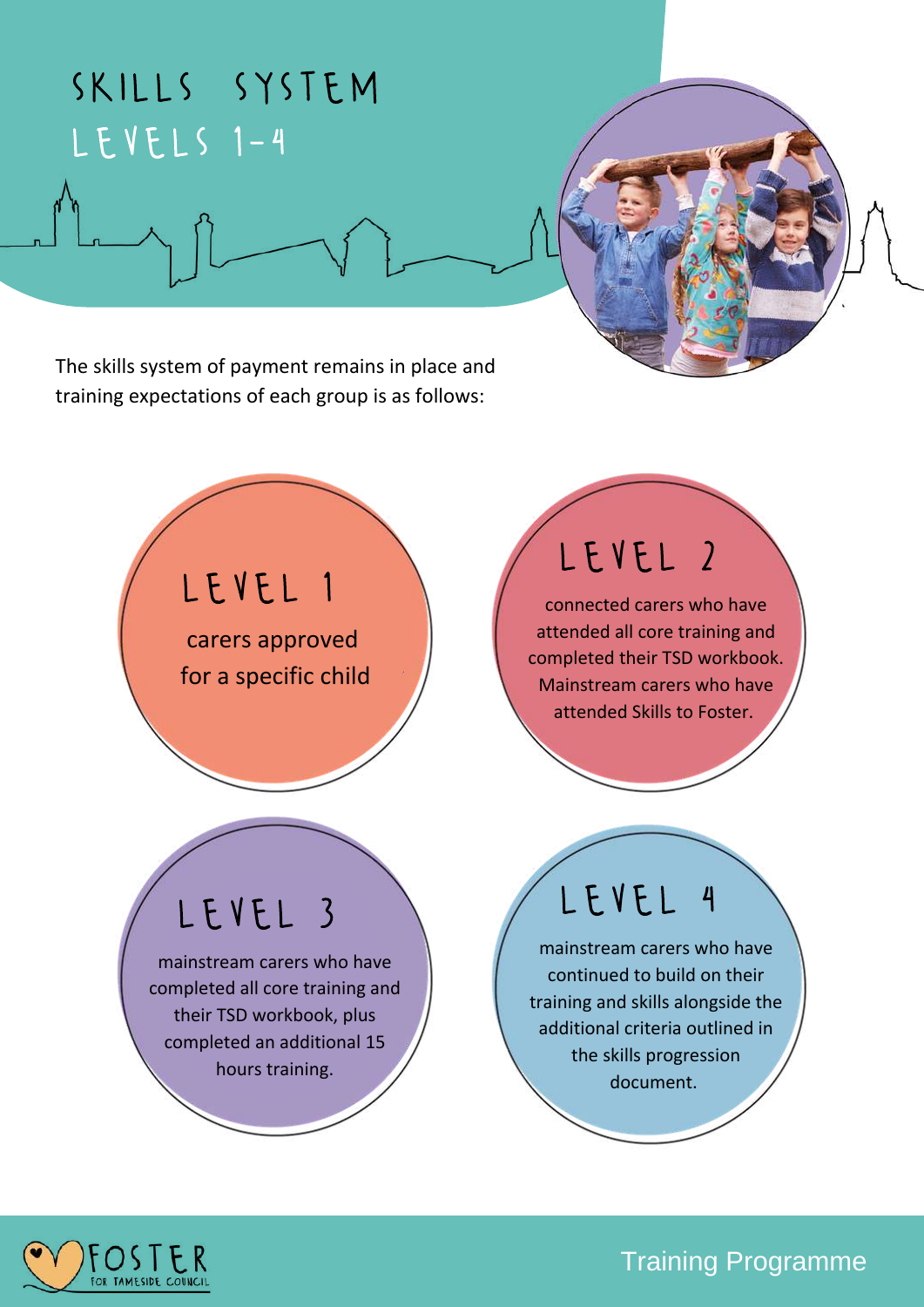### training, support and development standards for foster carers

The TSD standards for foster carers were developed

by CWDC (Children's Workforce Development Council) with input from practitioners, foster carers, and young people in the care system, Ofsted, the Fostering Network and BAAF. They were introduced in May 2007 and apply to all approved foster carers in England.

The Training, Support and Development (TSD) Standards provide a national minimum benchmark for all carers to help them further their knowledge of the fostering role, their responsibilities and the role of the local authority in working in partnership to achieve better outcomes for looked after children.

The TSD Standards are designed to:

- Ensure that all Foster Carers receive relevant induction, training, support and continuing professional development.
- Assist Managers and supervisors in assessing the skills, knowledge and experience of Foster Carers and in identifying their training and development needs.

Foster Carers are required to demonstrate their competence in 7 key areas that will enable them to provide quality care to children in care.

Joint Carers: Where two adults in a household are approved as Foster Carers, both must evidence that they meet the Standards. However, some of this evidence may be jointly held.

All foster carers will receive advice and support within supervision from their supervising social worker. Additional support is available upon request via your social worker, whereby a trained support worker will offer face to face support in enabling you to complete the standards.

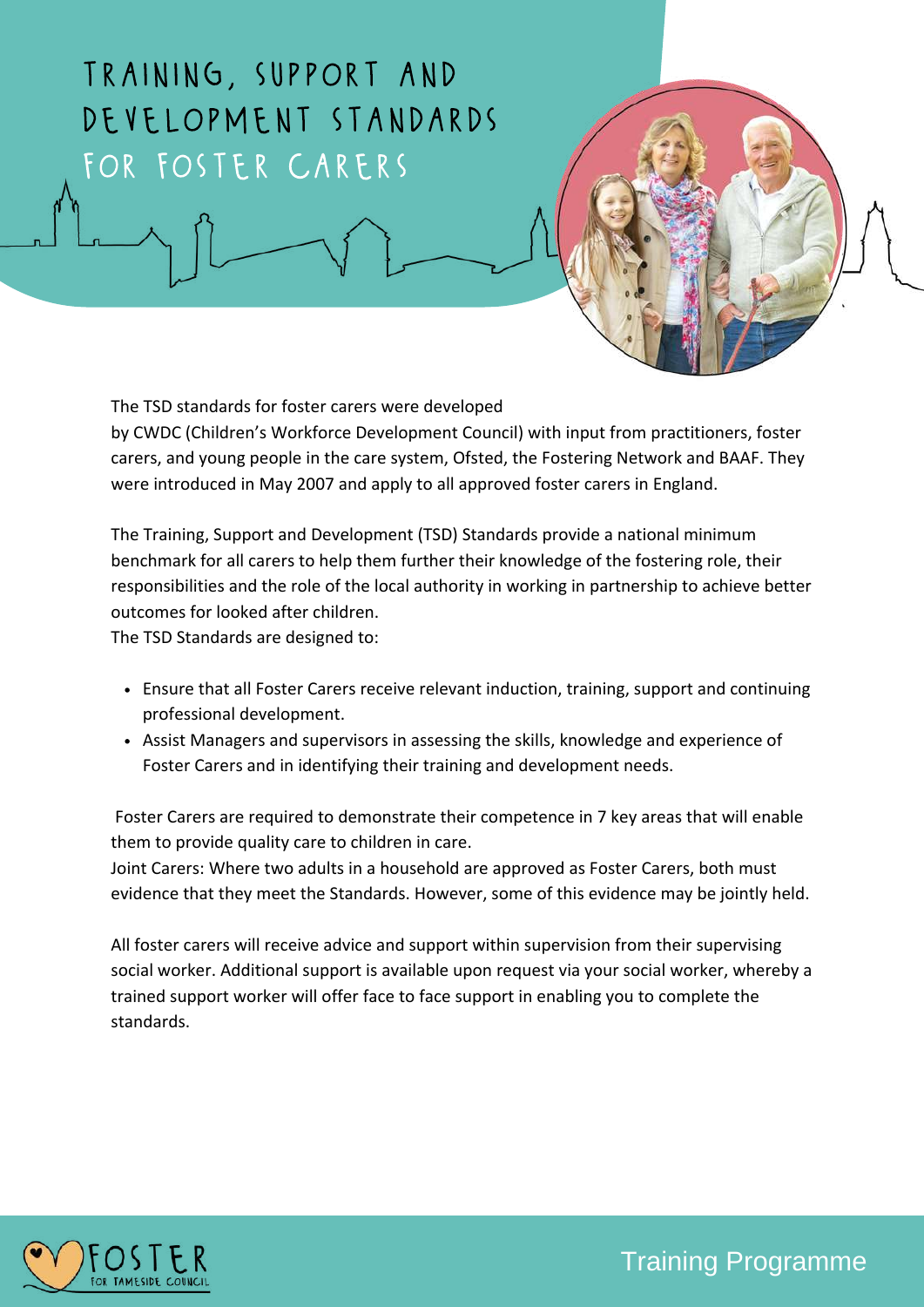### training, support and development standards for foster carers

At the stage of becoming newly approved, carers will

receive a pack which will include information about the TSD standards and how they can be achieved, what is expected and how to collate the evidence required. Evidence of standards must be completed in full within the first year of becoming an approved foster carer.

The pack will allow carers to take time to read the requirements and to gain a better perspective of what their roles and responsibilities are, consider ways in which they have started the process of gathering evidence, and learn more about the policies and procedures specific to all foster carers.

There are specific TSD standards for Short Break carers and Family and Friends carers. These carers will receive the same level of advice and support to complete the standards but the timescale can be extended to 18 months completion.

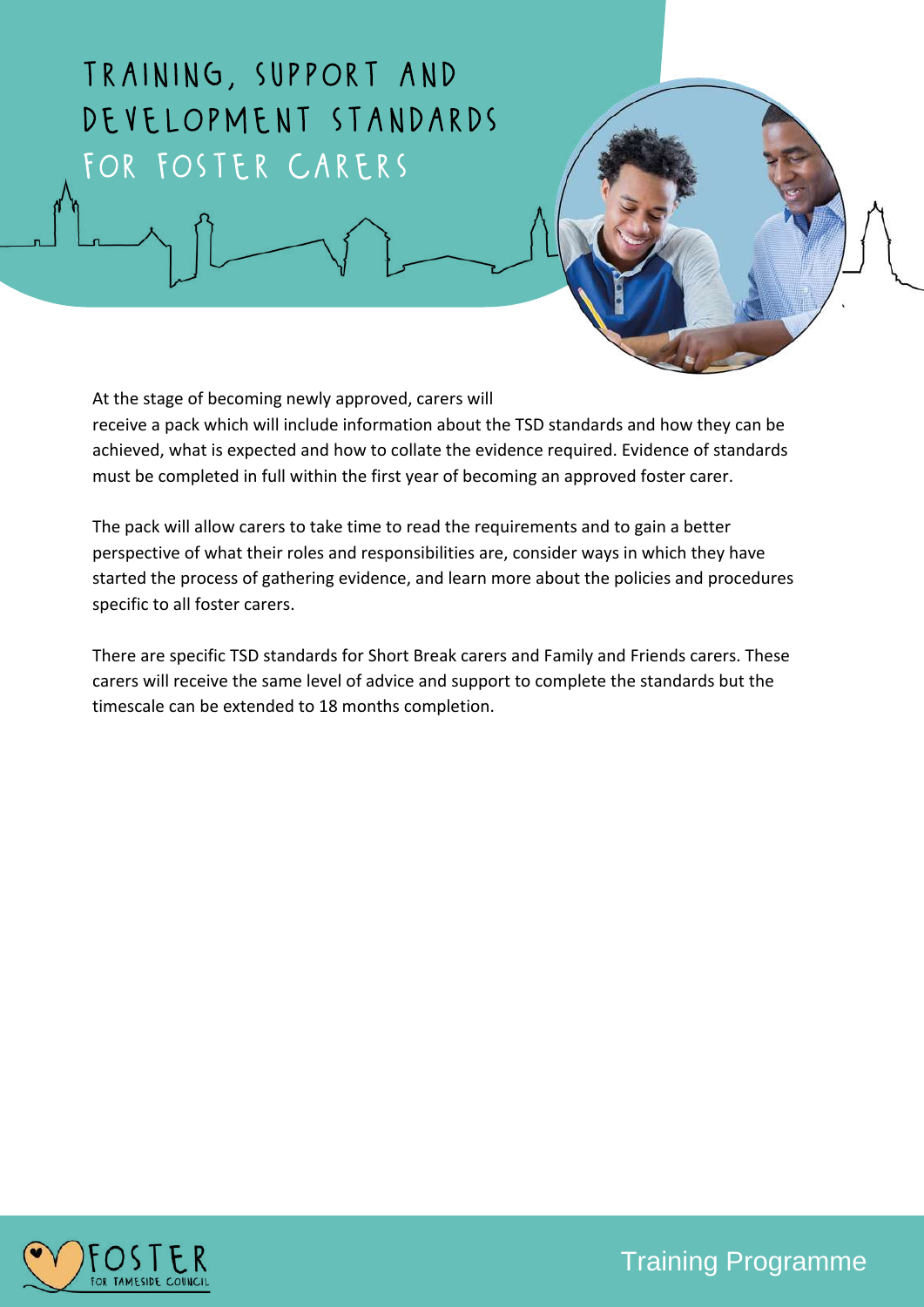# INTRODUCTION TO **ANTRODUCTION** fostering

introductory

this course is open for all carers to attend, ideally as soon after being approved at panel as possible.

### what's it about?

The purpose of the Introduction training is to provide carers with an overview of the fostering role, including:

- The expectations of a foster carer – TSD workbook, training, support groups, daily recordings etc
- Referral process including when a placement is made
- What happens when a placement is made – Placement Planning Meeting, ensuring foster carers have all paperwork, Delegated Authority etc, CLA Reviews, health assessments, professionals that would be working alongside the child
- How Family Time works
- Available support



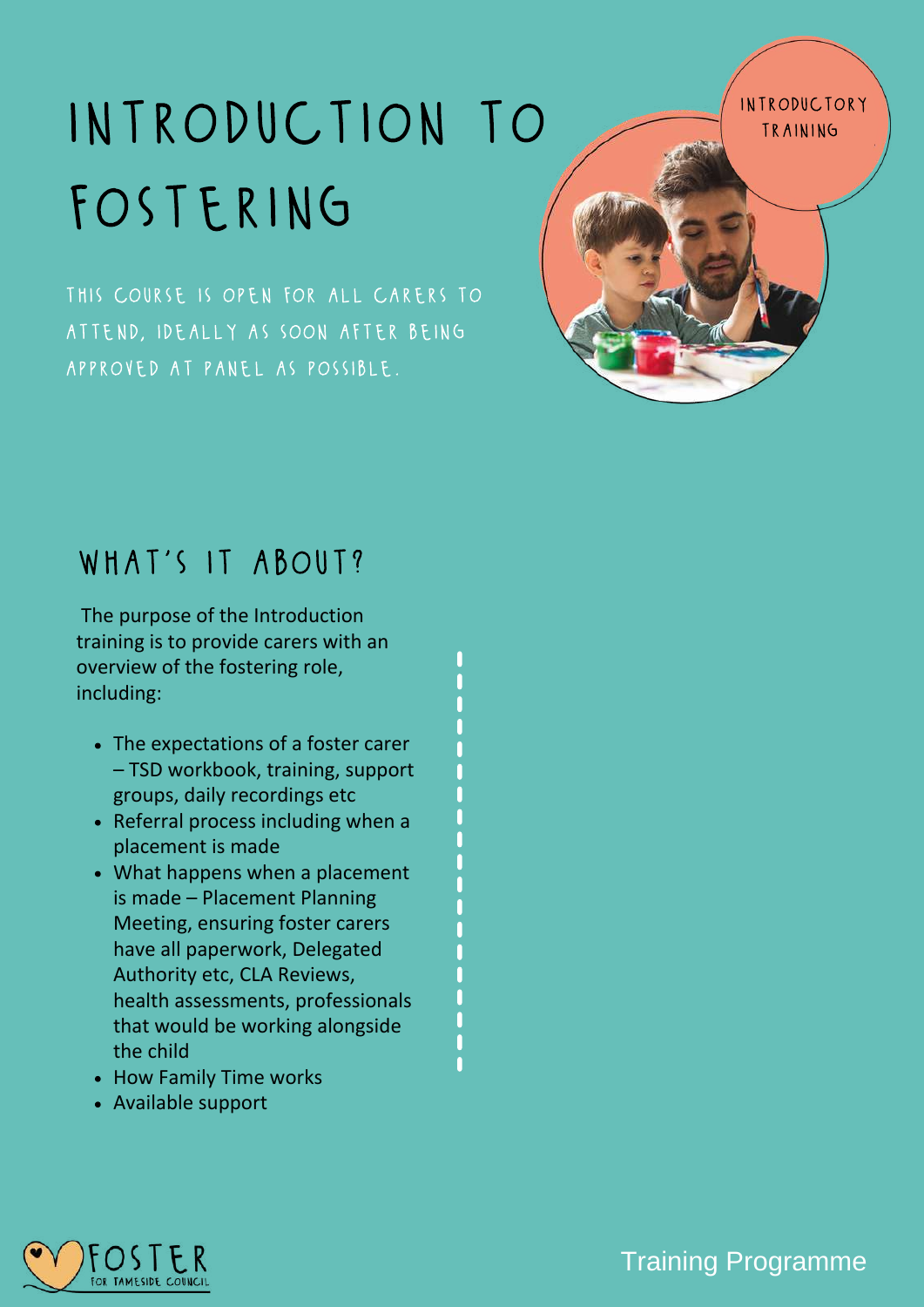# SAFEGUARDING MANDATOR children

this can be completed via e-learning on the melearning website or virtually from the tameside safeguarding board's WEBSITE.



This course examines the Safeguarding Framework within Families First as well as common themes around what makes children vulnerable to abuse. Additionally, it looks at how different kinds of abuse impact on the children you look after and what you need to know to help these children.

### WHAT'S IT ABOUT? WHAT WILL I LEARN?

You will learn what we mean by abuse and neglect and how it can occur in families. As well as this, you will find out how to develop your foster child's resilience to best protect them against the negative impact of abuse.

### Related to Standards

Standard: 2, 3, 5, 6 Connected Standard: 1,2, 4, 5

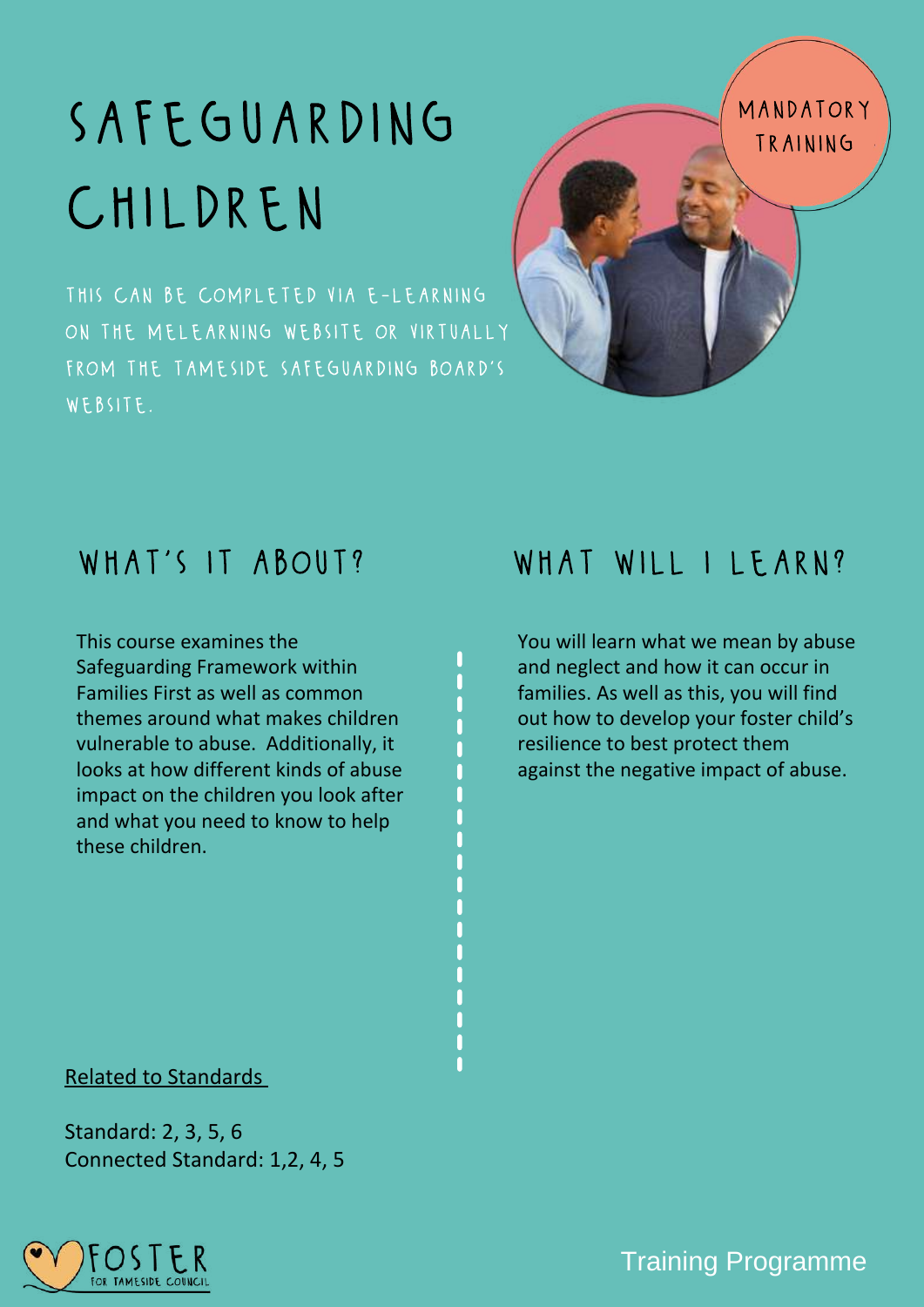# first aid

this needs to be completed in person (venue to be confirmed) once completed this course can be reviewed via e-learning on the melearning website.



Aims of first aid, dealing with an emergency, priorities of treatment.

Related to Standards

Standard: 3 Connected Standard: 2

### WHAT'S IT ABOUT? WHAT WILL I LEARN?

The course is interactive and uses discussion, group work and demonstrations which enable you to practice your skills to administer first aid in emergency situations. The aims of the course are to provide foster carers with the knowledge and skills to administer general basic first aid; helping someone with a range of issues such as distress, heavy bleeding from wounds, poisoning, burns, scalds, choking, broken bones, head injuries, strain or sprain, anaphylactic and electric shock, unconsciousness and breathing, unconsciousness and not breathing, heart attack, shock, stroke, seizure, and administration of CPR. The care of children is considered throughout this course.

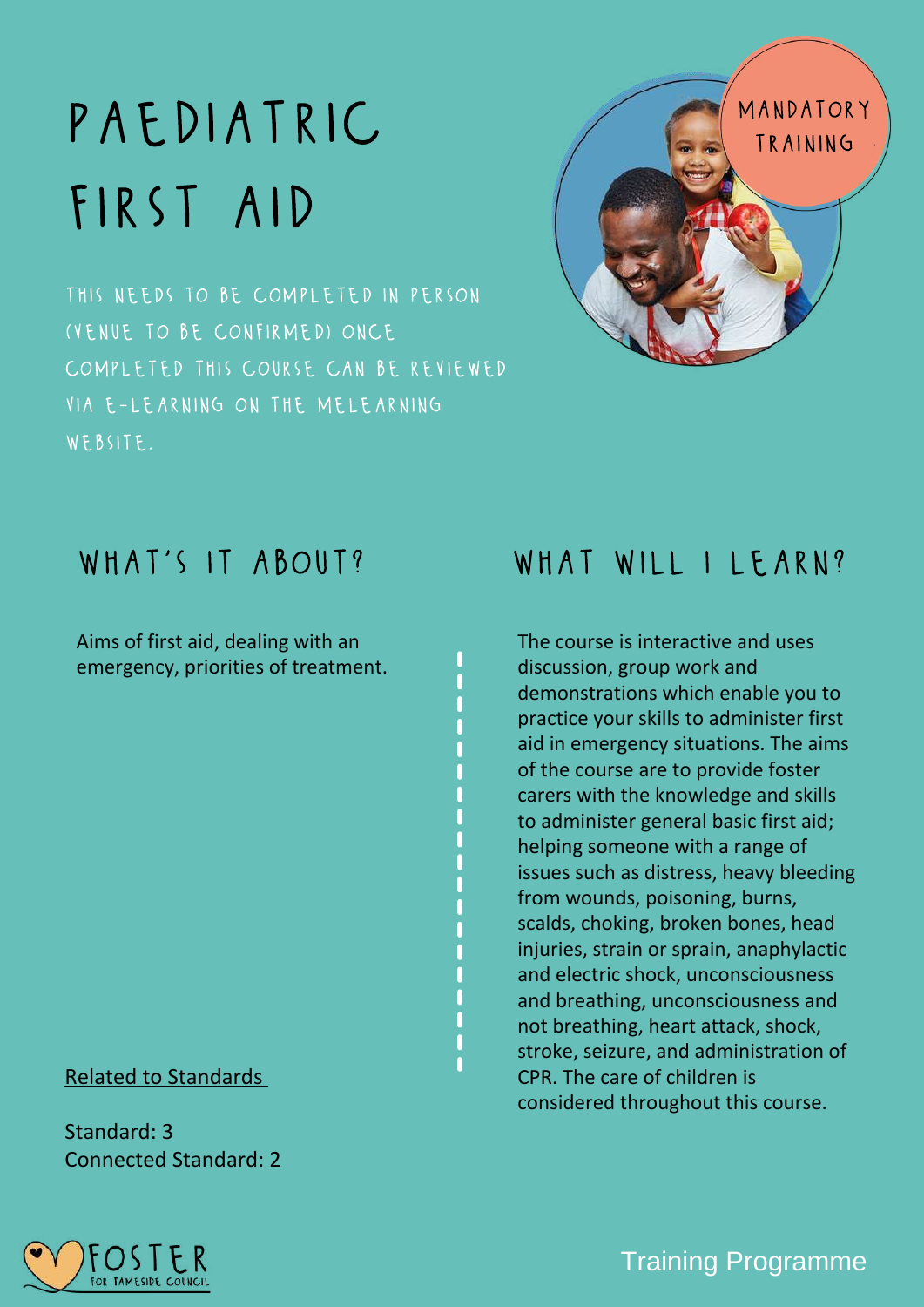# HEALTH MANDATORY & safety

this can be completed via e-learning on the melearning website.





The course examines what is meant by the term health and safety and responsibilities.

### WHAT'S IT ABOUT? WHAT WILL I LEARN?

You will learn about the background of health and safety and who's responsibility it is. You will also learn about assessing risk and how to record. It will also allow you to start thinking about health and safety in your own home and ensuring your own health and safety record is up to date.

### Related to Standards

Standard: 3, 4, 6 Connected Standard: 2, 3, 5

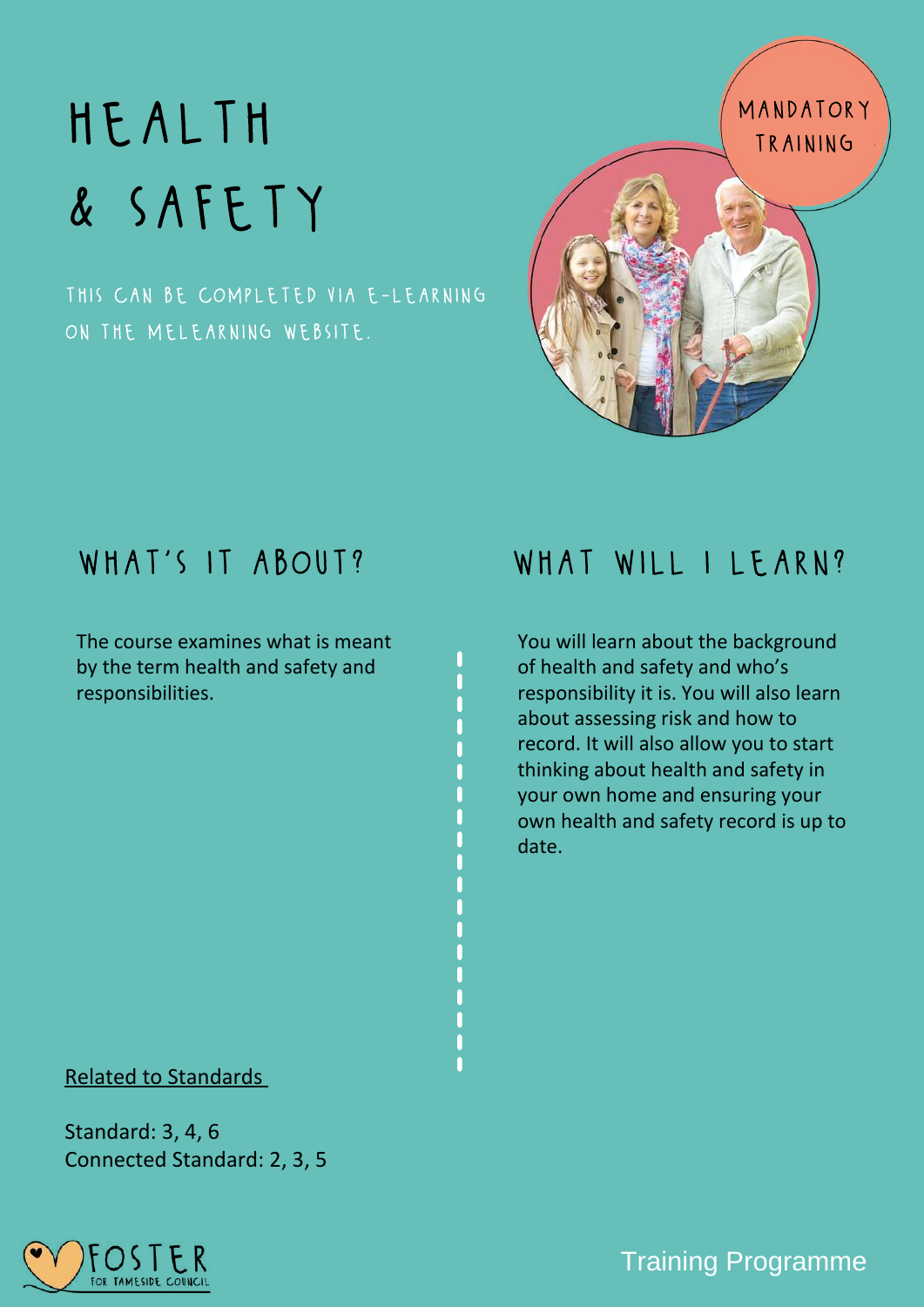# safety

this can be completed via e-learning on the melearning website.



The course will outline the principles of basic food safety and hygiene.

### WHAT'S IT ABOUT? WHAT WILL I LEARN?

The course breaks down the key components to food hazards, food poisoning, food contamination, personal hygiene and food preparation and storage. After completing this course you will have a basic understanding of the essential principles to food safety and hygiene.

### Related to Standards

Standard: 3, 6 Connected Standard: 2, 5

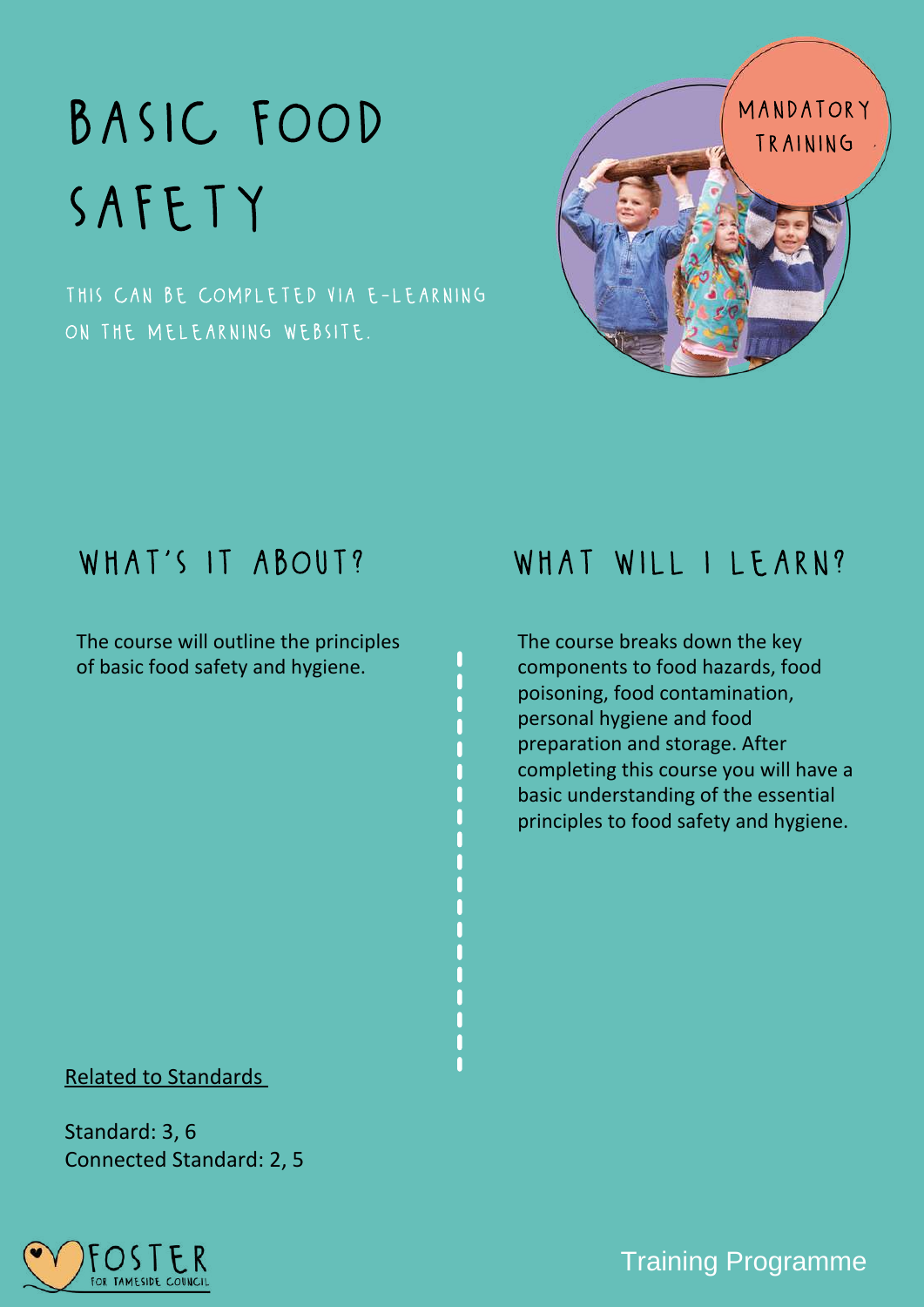# CHILD<br>DEVELOPMENT

this can completed by virtual training or via e-learning on the melearning website.



This course will explore early childhood, middle childhood and adolescence. This will include thinking about brain development, cognitive [understanding,](https://www.google.co.uk/search?q=child+development&safe=active&tbm=isch&source=iu&ictx=1&fir=HwHadlNlB3eQZM%252CvNM7PpmlCIwXxM%252C_&vet=1&usg=AI4_-kSQoPFTPXl3xzE4lVON_NGD2urMEA&sa=X&ved=2ahUKEwjH9ej446LvAhXTiFwKHSHDD6QQ9QF6BAgSEAE#imgrc=HwHadlNlB3eQZM) language and the emotional development that take place within these stages.

### WHAT'S IT ABOUT? WHAT WILL I LEARN?

You will learn how a child develops and at what stage they become proficient at certain tasks. Additionally, you will yourself develop skills and strategies to promote positive skills and behaviours in your foster children.

### Related to Standards

Standard: 2, 3, 5, 7. Connected Standard: 2, 4, 6

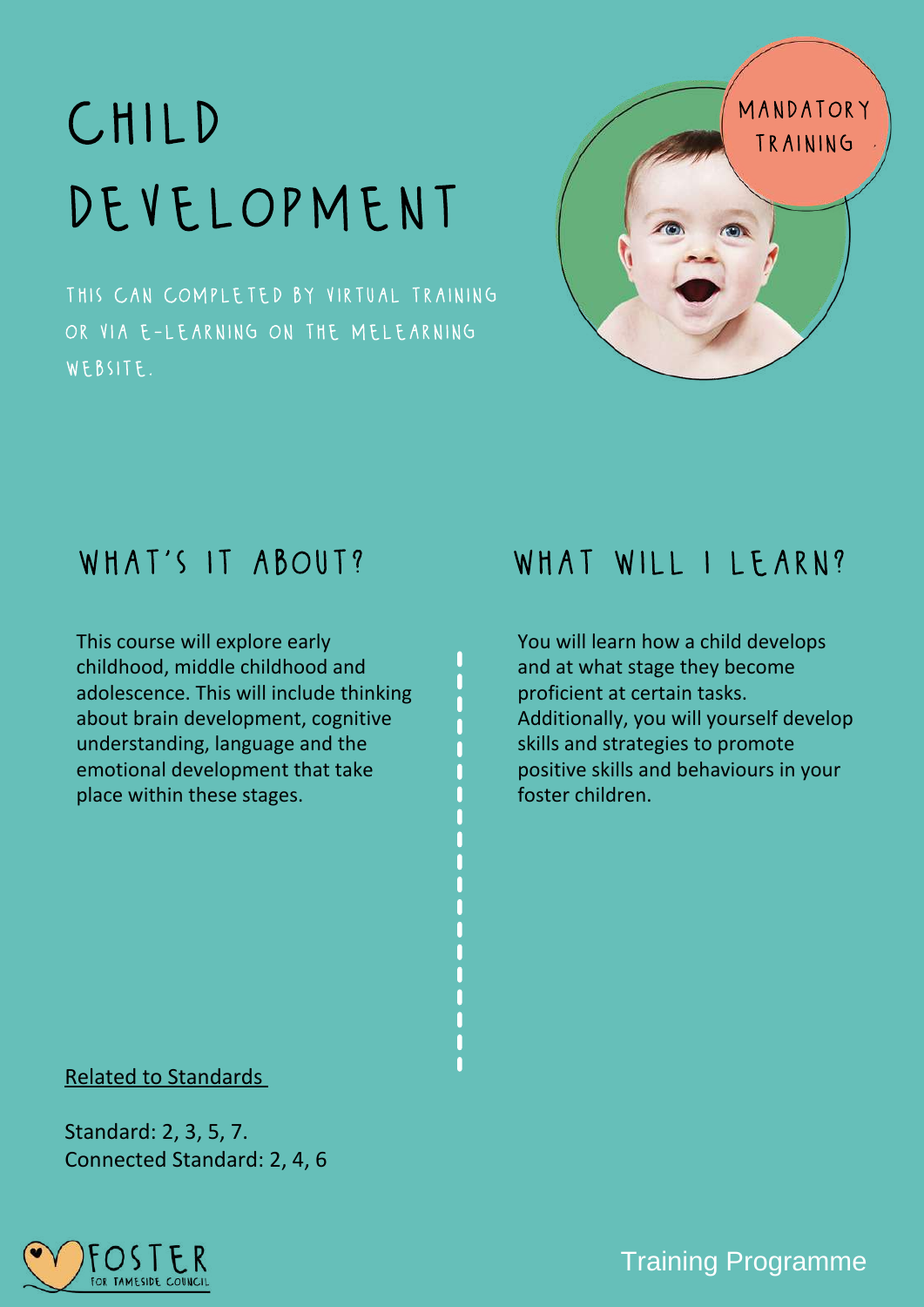# EQUALITY MANDATORY and diversity

this can completed by virtual training or via e-learning on the melearning website.



The course explores what is meant by the term "equality and [diversity"](https://www.google.co.uk/search?q=child+development&safe=active&tbm=isch&source=iu&ictx=1&fir=HwHadlNlB3eQZM%252CvNM7PpmlCIwXxM%252C_&vet=1&usg=AI4_-kSQoPFTPXl3xzE4lVON_NGD2urMEA&sa=X&ved=2ahUKEwjH9ej446LvAhXTiFwKHSHDD6QQ9QF6BAgSEAE#imgrc=HwHadlNlB3eQZM) and how this can impact on everyday life.

### WHAT'S IT ABOUT? WHAT WILL I LEARN?

The aim is to provide an understanding around equality and diversity, the Equality Act and the benefits of good equality practice and how to ensure practice is inclusive. It will also raise your awarenessaround how to challenge inappropriate behaviors.

### Related to Standards

Standard: 1, 2, 4, 5 Connected Standard: 1, 3 , 4

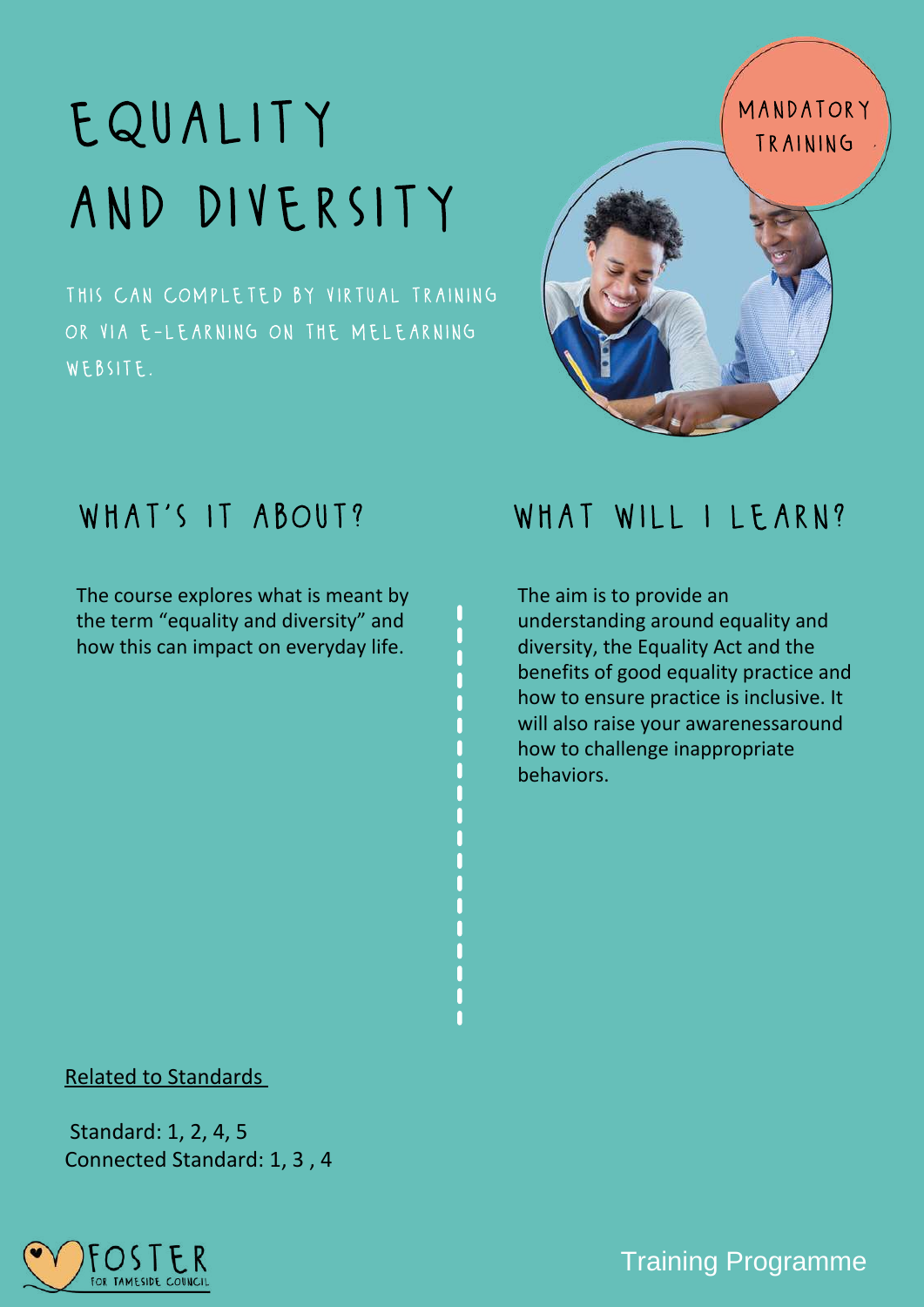# the child

this can completed by virtual training or via e-learning on the melearning website.

This course will explore how to [communicate](https://www.google.co.uk/search?q=child+development&safe=active&tbm=isch&source=iu&ictx=1&fir=HwHadlNlB3eQZM%252CvNM7PpmlCIwXxM%252C_&vet=1&usg=AI4_-kSQoPFTPXl3xzE4lVON_NGD2urMEA&sa=X&ved=2ahUKEwjH9ej446LvAhXTiFwKHSHDD6QQ9QF6BAgSEAE#imgrc=HwHadlNlB3eQZM) effectively with children and young people.



### WHAT'S IT ABOUT? WHAT WILL I LEARN?

You will learn the importance of communication, what barriers there can be as well as how your communication can become more effective. You will be able to examine the concept of listening and explore how this can impact on others communication.

### Related to Standards

Standard: 1,2, 4 Connected Standard: 1, 3

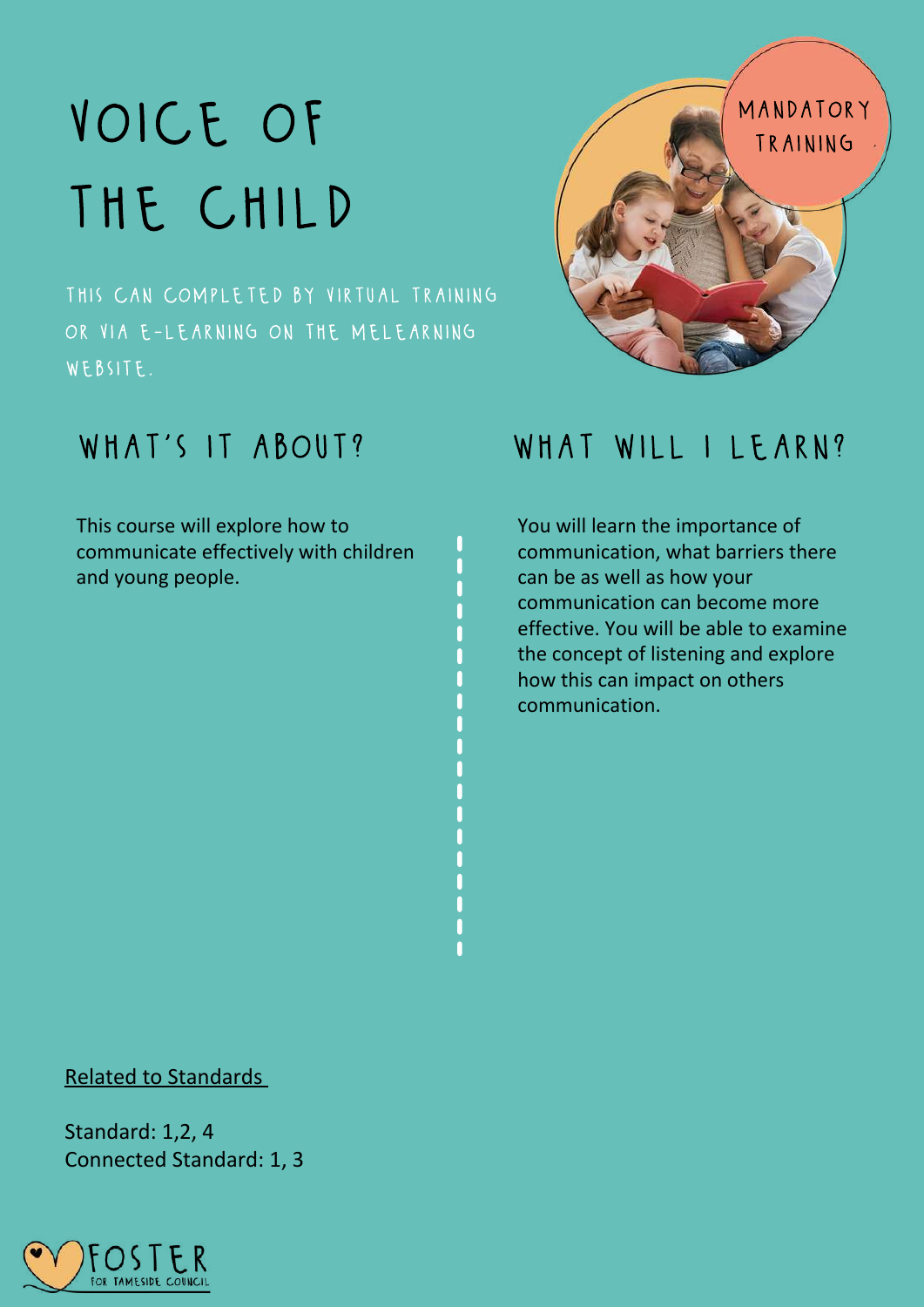# family time and WORKING WITH BIRTH families

this is completed by virtual training.

The aim of the course is to examine the [implications](https://www.google.co.uk/search?q=child+development&safe=active&tbm=isch&source=iu&ictx=1&fir=HwHadlNlB3eQZM%252CvNM7PpmlCIwXxM%252C_&vet=1&usg=AI4_-kSQoPFTPXl3xzE4lVON_NGD2urMEA&sa=X&ved=2ahUKEwjH9ej446LvAhXTiFwKHSHDD6QQ9QF6BAgSEAE#imgrc=HwHadlNlB3eQZM) of working in partnership with parents and other family members of children in foster care.It explores some practical situations and develops strategies for dealing with them. It also ensures that the needs of all parents are considered regardless of their race, religion, disability or [s](https://www.google.co.uk/search?q=child+development&safe=active&tbm=isch&source=iu&ictx=1&fir=HwHadlNlB3eQZM%252CvNM7PpmlCIwXxM%252C_&vet=1&usg=AI4_-kSQoPFTPXl3xzE4lVON_NGD2urMEA&sa=X&ved=2ahUKEwjH9ej446LvAhXTiFwKHSHDD6QQ9QF6BAgSEAE#imgrc=HwHadlNlB3eQZM)exual [orientation.](https://www.google.co.uk/search?q=child+development&safe=active&tbm=isch&source=iu&ictx=1&fir=HwHadlNlB3eQZM%252CvNM7PpmlCIwXxM%252C_&vet=1&usg=AI4_-kSQoPFTPXl3xzE4lVON_NGD2urMEA&sa=X&ved=2ahUKEwjH9ej446LvAhXTiFwKHSHDD6QQ9QF6BAgSEAE#imgrc=HwHadlNlB3eQZM)

### WHAT'S IT ABOUT? WHAT WILL I LEARN?

specialist

training

You will learn about the meaning of the birth family. You will also develop an understanding of the challenges and rewards associated with contact and also explore how contact can be a positive experience for the child and young person.

### Related to Standards

Standard: 1, 2, 4, 5, 7 Connected Standard: 1, 3, 4, 5, 6

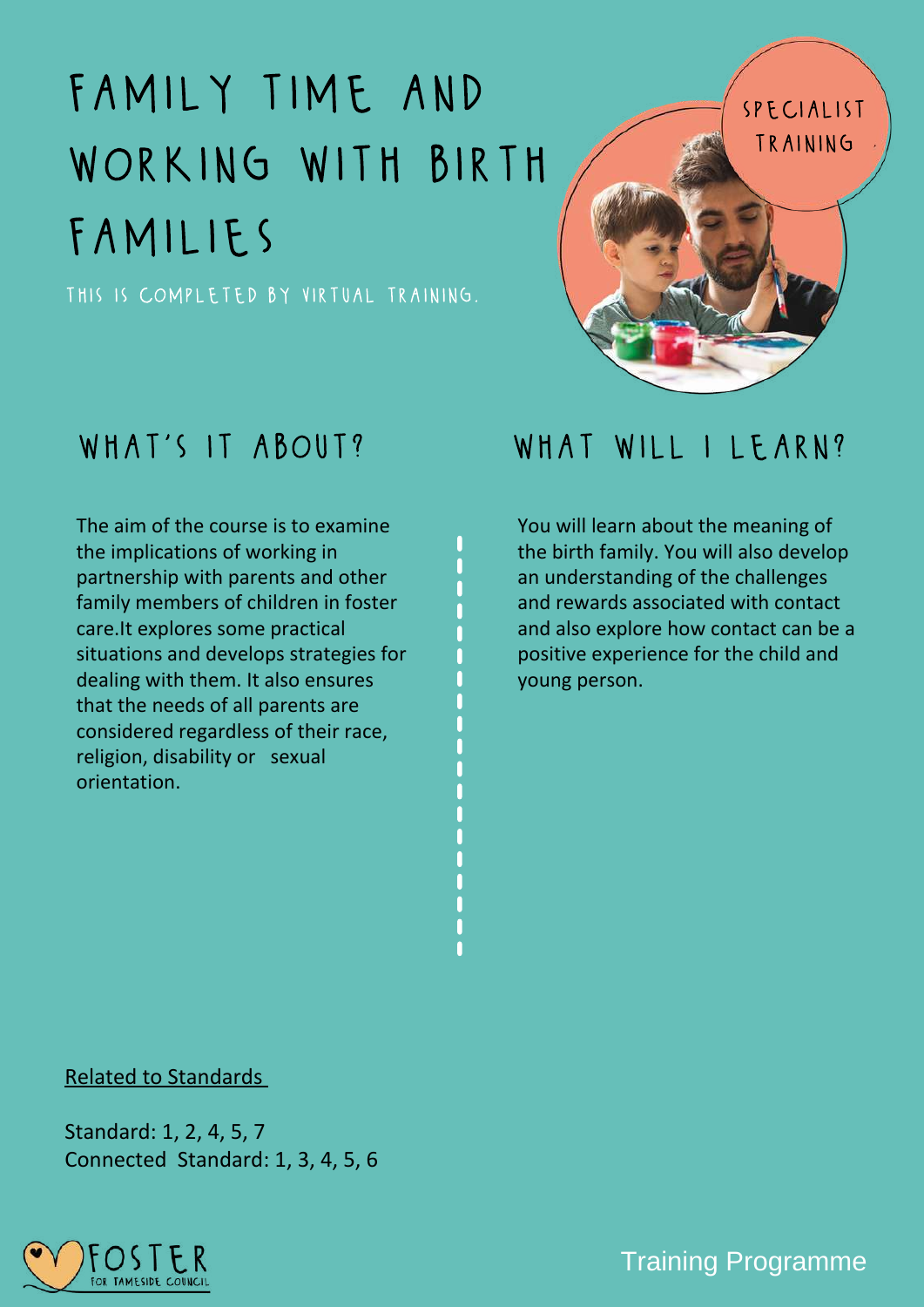# special GUARDIANSHIP

this is completed by virtual training.

This is an introductory workshop for all foster carers who want to find out more information about Special [Guardianship](https://www.google.co.uk/search?q=child+development&safe=active&tbm=isch&source=iu&ictx=1&fir=HwHadlNlB3eQZM%252CvNM7PpmlCIwXxM%252C_&vet=1&usg=AI4_-kSQoPFTPXl3xzE4lVON_NGD2urMEA&sa=X&ved=2ahUKEwjH9ej446LvAhXTiFwKHSHDD6QQ9QF6BAgSEAE#imgrc=HwHadlNlB3eQZM) (SGO)

# specialist training

### WHAT'S IT ABOUT? WHAT WILL I LEARN?

By attending this informal workshop you will gain an understanding of what it means to be a Special Guardian. You will have the opportunity to ask questions and meet others in the same situation.

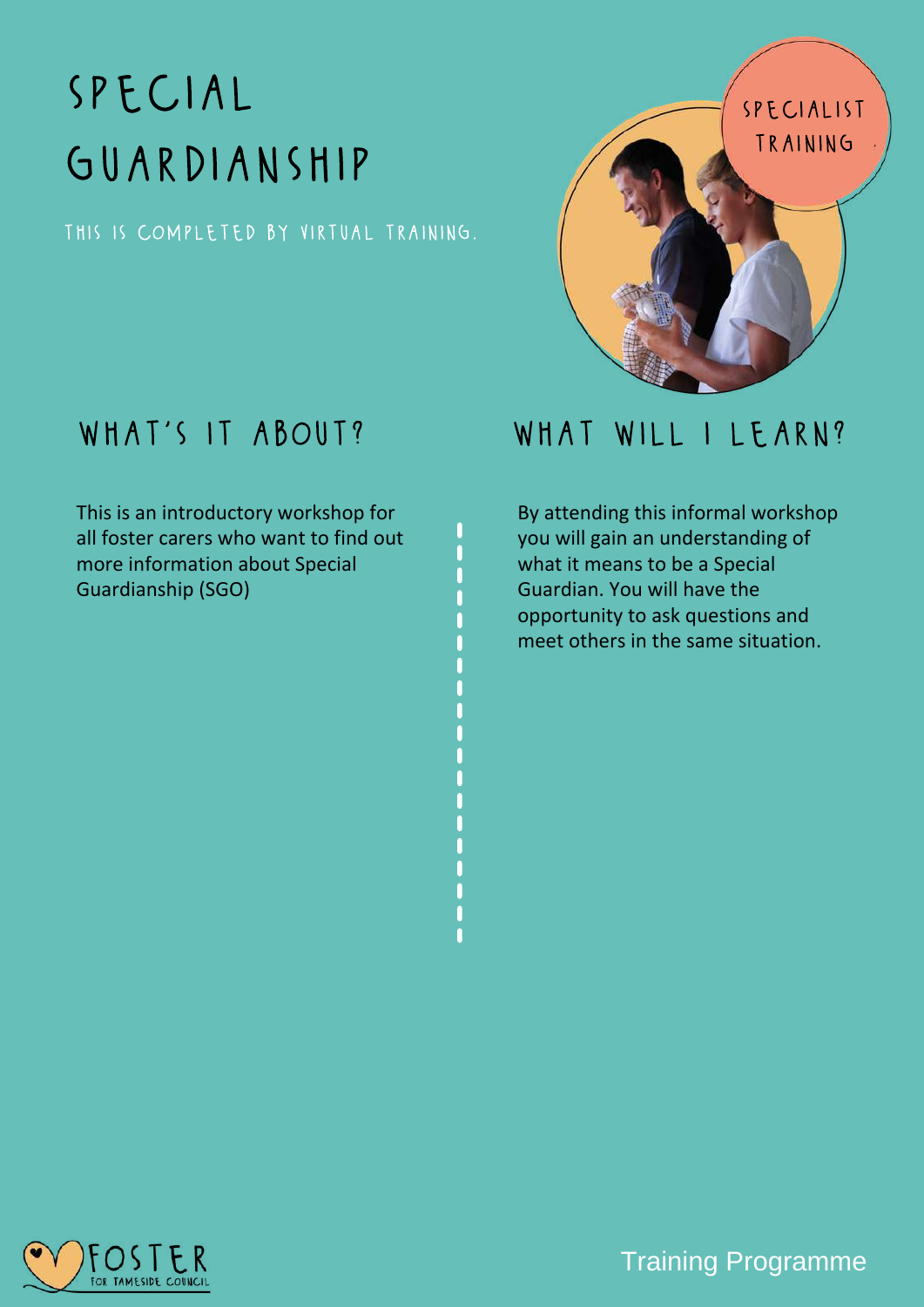## allegations

this is completed by virtual training.

### specialist training

Facing an allegation of abuse or neglect is something that some carers will, [unfortunately,](https://www.google.co.uk/search?q=child+development&safe=active&tbm=isch&source=iu&ictx=1&fir=HwHadlNlB3eQZM%252CvNM7PpmlCIwXxM%252C_&vet=1&usg=AI4_-kSQoPFTPXl3xzE4lVON_NGD2urMEA&sa=X&ved=2ahUKEwjH9ej446LvAhXTiFwKHSHDD6QQ9QF6BAgSEAE#imgrc=HwHadlNlB3eQZM) experience during their fostering career. This course aims to provide you with an overview of how the allegation process is managed[.](https://www.google.co.uk/search?q=child+development&safe=active&tbm=isch&source=iu&ictx=1&fir=HwHadlNlB3eQZM%252CvNM7PpmlCIwXxM%252C_&vet=1&usg=AI4_-kSQoPFTPXl3xzE4lVON_NGD2urMEA&sa=X&ved=2ahUKEwjH9ej446LvAhXTiFwKHSHDD6QQ9QF6BAgSEAE#imgrc=HwHadlNlB3eQZM)

### WHAT'S IT ABOUT? WHAT WILL I LEARN?

By the end of the session you will be able to:

- Understand what an allegation is
- Understand the allegation process and how this will be managed.

### Related to Standards

Standard: 1,2, 3, 6, 7 Connected Standard: 1, 2, 3, 5, 6

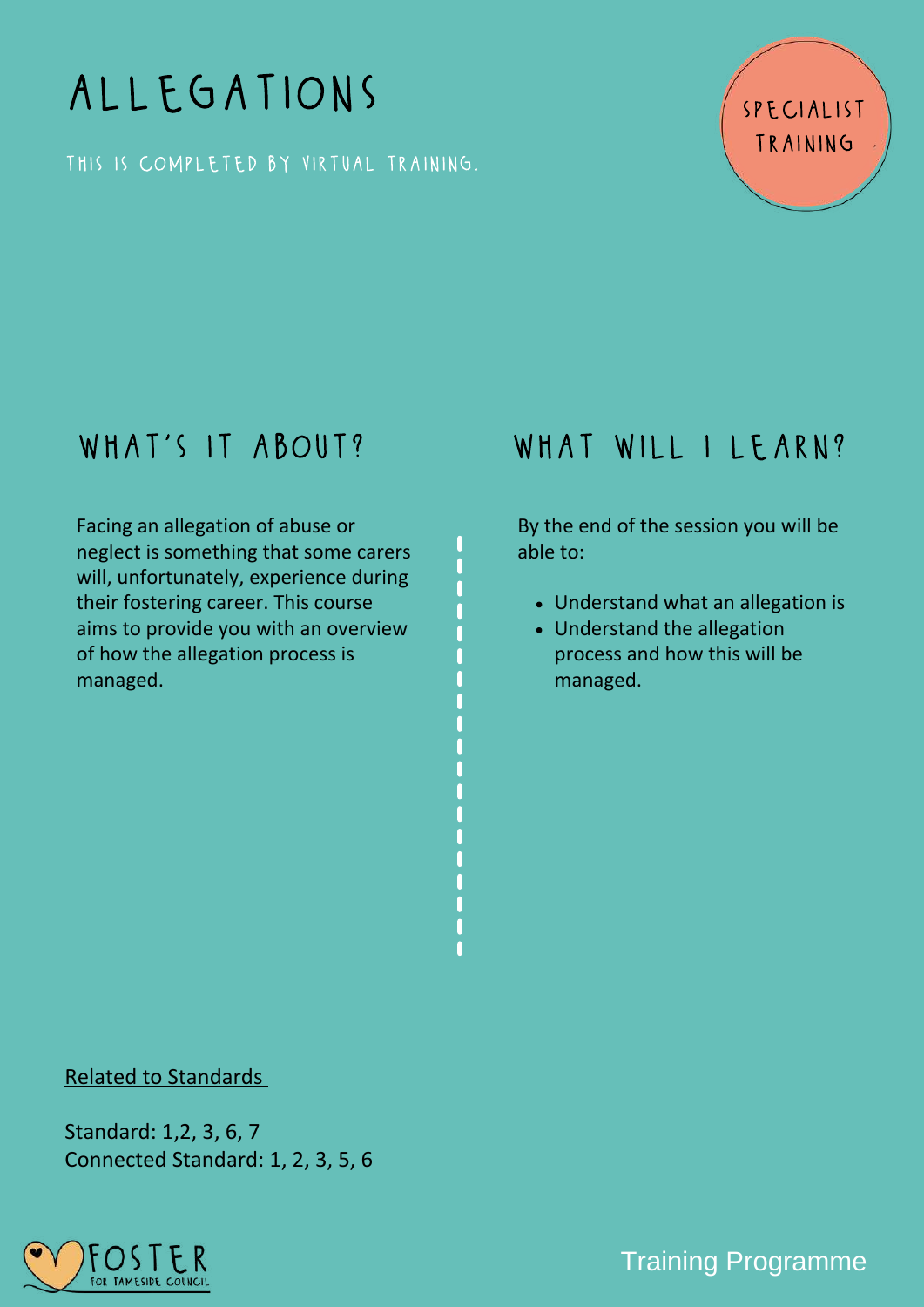# safe care and recording

this is completed by virtual training.

As Foster Carers, you change children's lives. You open your home to children who have experienced abuse, neglect and hardship. It is a challenge to achieve the right balance between keeping children safe and allowing them to experience full family life. This course aims to make safer caring more [understandable](https://www.google.co.uk/search?q=child+development&safe=active&tbm=isch&source=iu&ictx=1&fir=HwHadlNlB3eQZM%252CvNM7PpmlCIwXxM%252C_&vet=1&usg=AI4_-kSQoPFTPXl3xzE4lVON_NGD2urMEA&sa=X&ved=2ahUKEwjH9ej446LvAhXTiFwKHSHDD6QQ9QF6BAgSEAE#imgrc=HwHadlNlB3eQZM) and practical. This course also looks at why recording is an important tool in safeguarding children in your care. Following this course, you would be able to complete a Safe Care Plan for your family and know where to get independent support if needed[.](https://www.google.co.uk/search?q=child+development&safe=active&tbm=isch&source=iu&ictx=1&fir=HwHadlNlB3eQZM%252CvNM7PpmlCIwXxM%252C_&vet=1&usg=AI4_-kSQoPFTPXl3xzE4lVON_NGD2urMEA&sa=X&ved=2ahUKEwjH9ej446LvAhXTiFwKHSHDD6QQ9QF6BAgSEAE#imgrc=HwHadlNlB3eQZM)

### WHAT'S IT ABOUT? WHAT WILL I LEARN?

specialist

training

By the end of the session you will be able to:

- Understand the principles behind Safer caring
- Be able to complete a Safe Care Plan
- Understand why recording is important

### Related to Standards

Standard: 1,2, 3, 4, 5, 6, 7 Connected Standard: 1, 2, 3, 4, 5,6

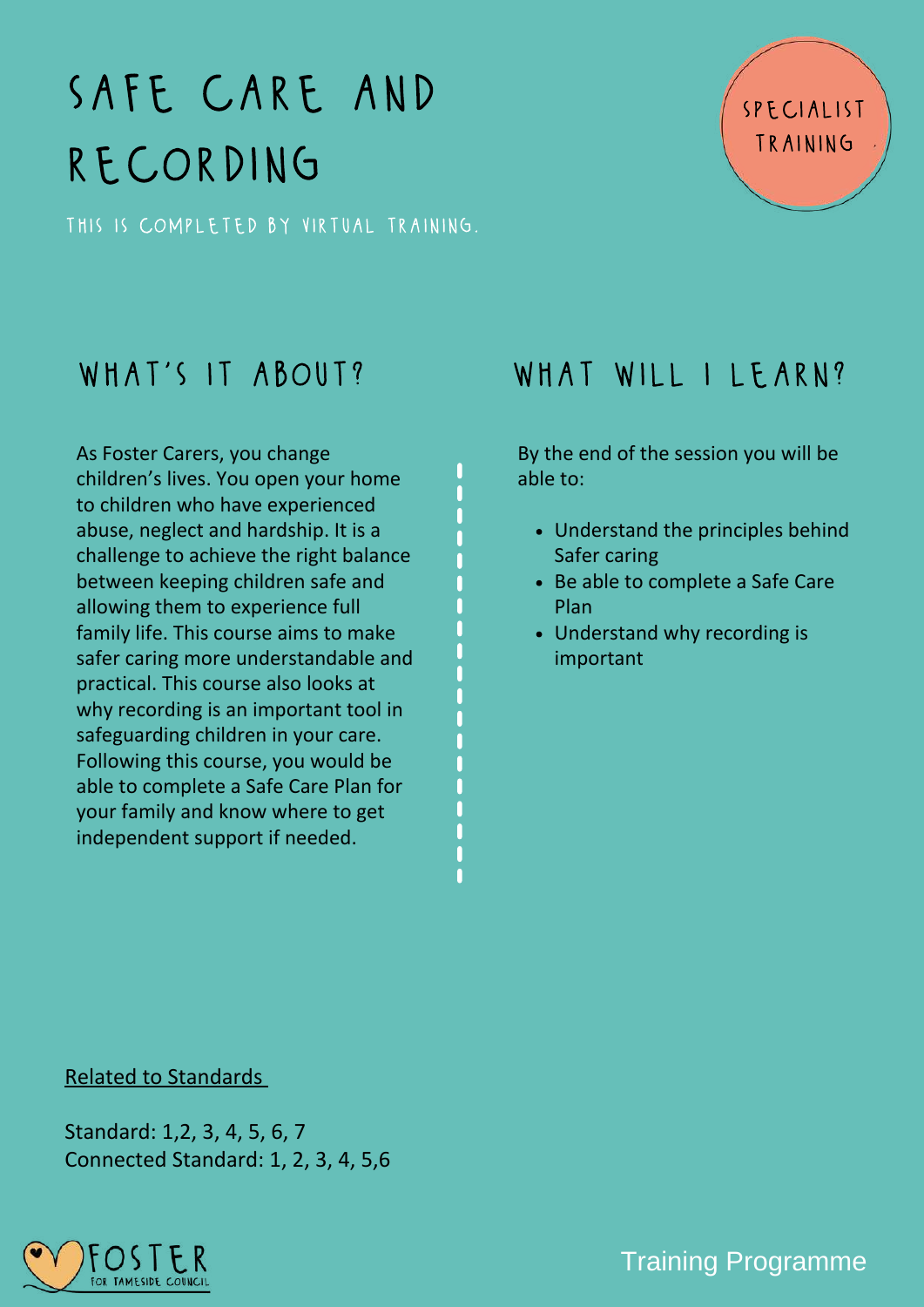# safeguarding in a digital world

this is via the ceop website.

### specialist training

The aim of the [workshop](https://www.google.co.uk/search?q=child+development&safe=active&tbm=isch&source=iu&ictx=1&fir=HwHadlNlB3eQZM%252CvNM7PpmlCIwXxM%252C_&vet=1&usg=AI4_-kSQoPFTPXl3xzE4lVON_NGD2urMEA&sa=X&ved=2ahUKEwjH9ej446LvAhXTiFwKHSHDD6QQ9QF6BAgSEAE#imgrc=HwHadlNlB3eQZM) is to look at keeping children safe on the internet. This will cover a range of online subjects including the impact of social media and what impact social media can have on looked after children[.](https://www.google.co.uk/search?q=child+development&safe=active&tbm=isch&source=iu&ictx=1&fir=HwHadlNlB3eQZM%252CvNM7PpmlCIwXxM%252C_&vet=1&usg=AI4_-kSQoPFTPXl3xzE4lVON_NGD2urMEA&sa=X&ved=2ahUKEwjH9ej446LvAhXTiFwKHSHDD6QQ9QF6BAgSEAE#imgrc=HwHadlNlB3eQZM)

### WHAT'S IT ABOUT? WHAT WILL I LEARN?

You will have the opportunity to learn how to stay in control of online risks and learn where to go if you have an online concern.

You will have the opportunity to access online resources in real time during the session that will help you in keeping your children safe online.

### Related to Standards

Standard: 1,2,3,4,6 Connected Standard: 1,2,3,5

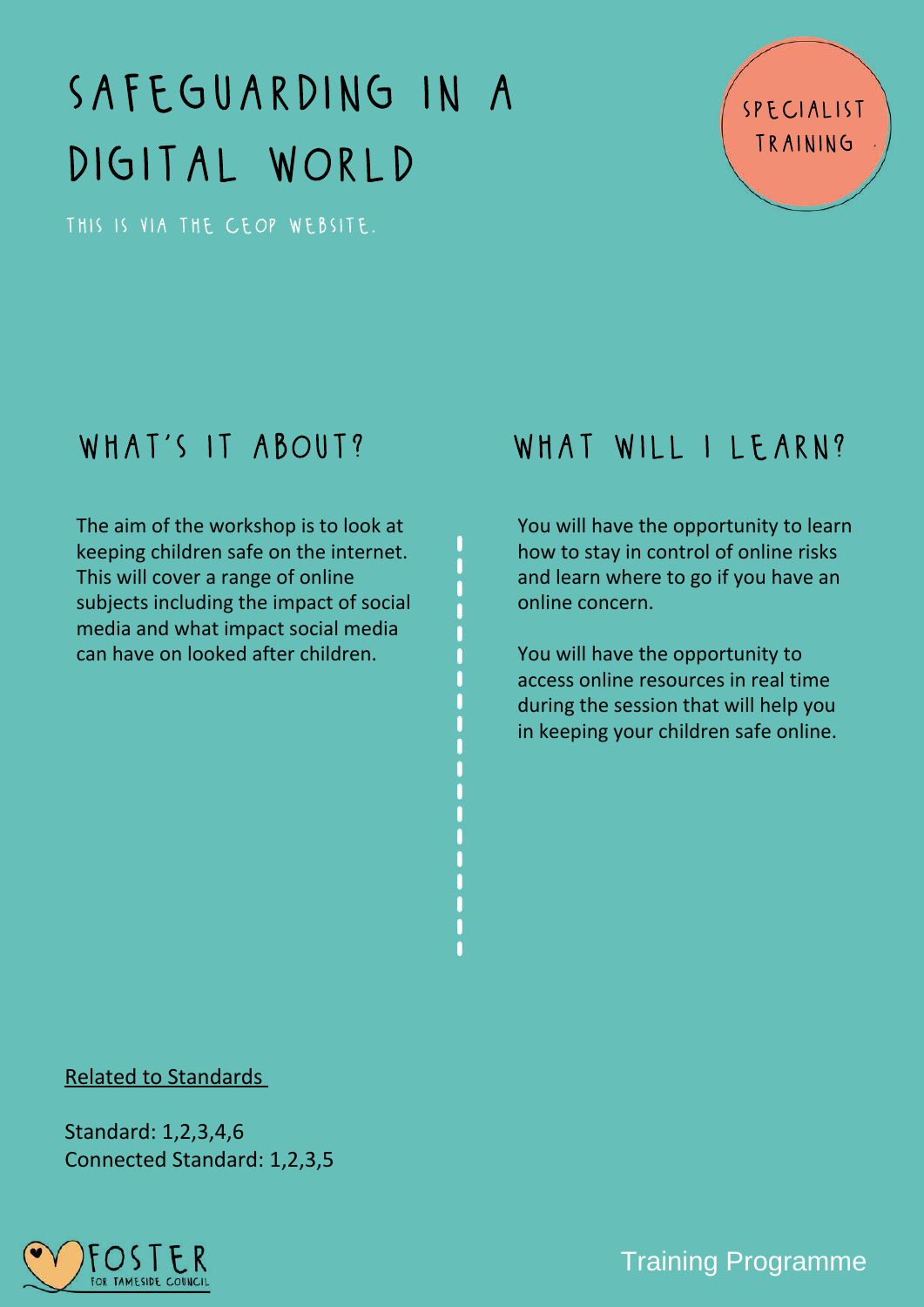# complex safeguarding

this is completed by virtual training.

specialist training

The course will exploring the [vulnerability](https://www.google.co.uk/search?q=child+development&safe=active&tbm=isch&source=iu&ictx=1&fir=HwHadlNlB3eQZM%252CvNM7PpmlCIwXxM%252C_&vet=1&usg=AI4_-kSQoPFTPXl3xzE4lVON_NGD2urMEA&sa=X&ved=2ahUKEwjH9ej446LvAhXTiFwKHSHDD6QQ9QF6BAgSEAE#imgrc=HwHadlNlB3eQZM) and risk factors for our young people as well as giving examples of the ways young [p](https://www.google.co.uk/search?q=child+development&safe=active&tbm=isch&source=iu&ictx=1&fir=HwHadlNlB3eQZM%252CvNM7PpmlCIwXxM%252C_&vet=1&usg=AI4_-kSQoPFTPXl3xzE4lVON_NGD2urMEA&sa=X&ved=2ahUKEwjH9ej446LvAhXTiFwKHSHDD6QQ9QF6BAgSEAE#imgrc=HwHadlNlB3eQZM)eople can be exploited. The course will highlight for carers how to identify the early warning signs of Child Sexual [Exploitation,](https://www.google.co.uk/search?q=child+development&safe=active&tbm=isch&source=iu&ictx=1&fir=HwHadlNlB3eQZM%252CvNM7PpmlCIwXxM%252C_&vet=1&usg=AI4_-kSQoPFTPXl3xzE4lVON_NGD2urMEA&sa=X&ved=2ahUKEwjH9ej446LvAhXTiFwKHSHDD6QQ9QF6BAgSEAE#imgrc=HwHadlNlB3eQZM) (CSE).

Myth busting and false [assumptions](https://www.google.co.uk/search?q=child+development&safe=active&tbm=isch&source=iu&ictx=1&fir=HwHadlNlB3eQZM%252CvNM7PpmlCIwXxM%252C_&vet=1&usg=AI4_-kSQoPFTPXl3xzE4lVON_NGD2urMEA&sa=X&ved=2ahUKEwjH9ej446LvAhXTiFwKHSHDD6QQ9QF6BAgSEAE#imgrc=HwHadlNlB3eQZM) that have arisen around CSE.

It will also explore gang [exploitation](https://www.google.co.uk/search?q=child+development&safe=active&tbm=isch&source=iu&ictx=1&fir=HwHadlNlB3eQZM%252CvNM7PpmlCIwXxM%252C_&vet=1&usg=AI4_-kSQoPFTPXl3xzE4lVON_NGD2urMEA&sa=X&ved=2ahUKEwjH9ej446LvAhXTiFwKHSHDD6QQ9QF6BAgSEAE#imgrc=HwHadlNlB3eQZM) of vulnerable children and adults to move and sell drugs. A tactic used by gangs to sell drugs outside of their normal area and reduce the risk of detection[.](https://www.google.co.uk/search?q=child+development&safe=active&tbm=isch&source=iu&ictx=1&fir=HwHadlNlB3eQZM%252CvNM7PpmlCIwXxM%252C_&vet=1&usg=AI4_-kSQoPFTPXl3xzE4lVON_NGD2urMEA&sa=X&ved=2ahUKEwjH9ej446LvAhXTiFwKHSHDD6QQ9QF6BAgSEAE#imgrc=HwHadlNlB3eQZM)

### WHAT'S IT ABOUT? WHAT WILL I LEARN?

By completing this course you will have an overview about County Lines and how it works. You will able also have developed an understanding of the vulnerability factors for children at risk of being exploited and therefore be able to take measures to help safeguard.

### Related to Standards

Standard: 1, 2, 3, 5 6 Connected Standard: 1, 2,3, 5

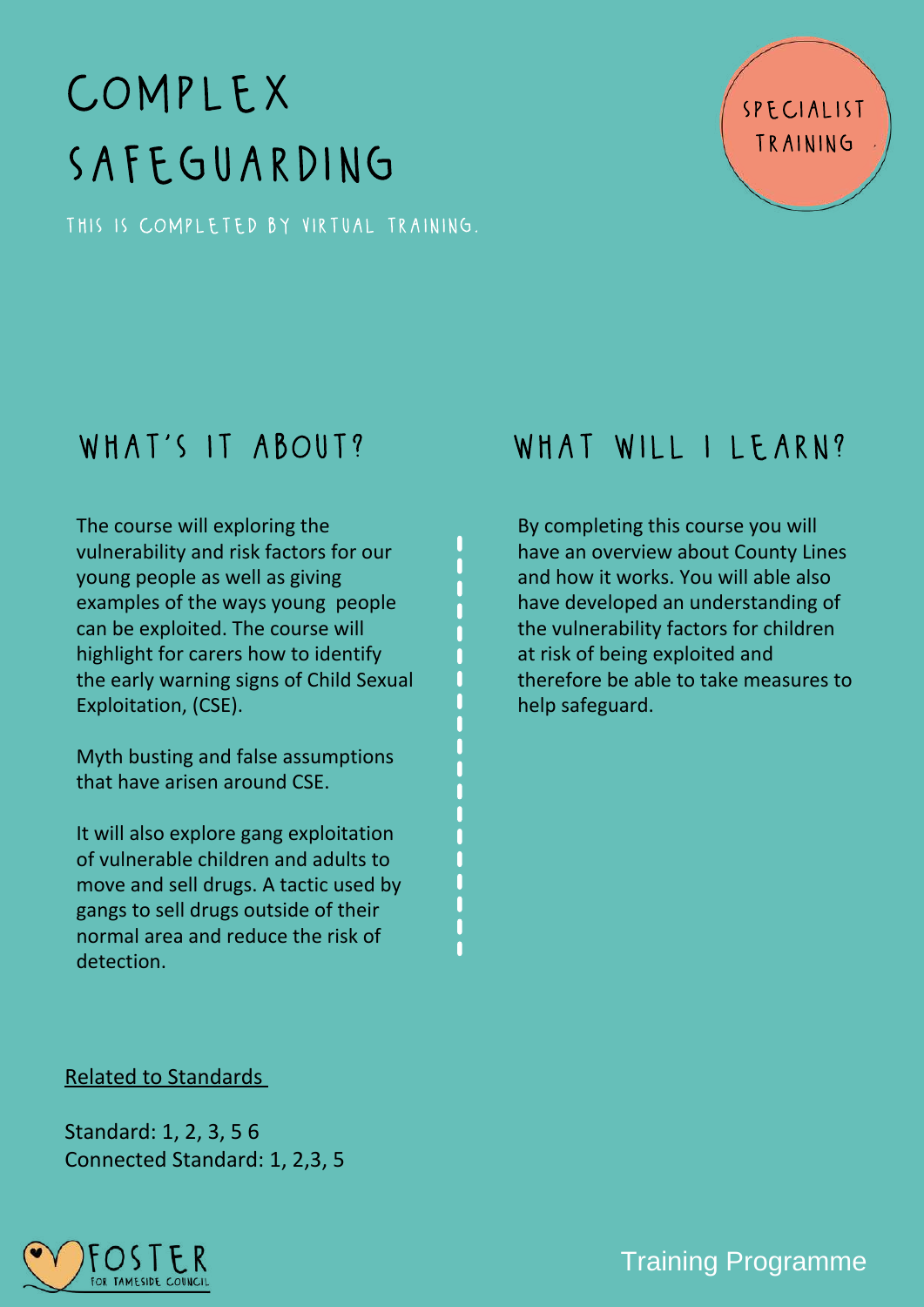# foundations of attachment

this is completed by virtual training. this course will be via invite only. please discuss your interest with your supervising social worker.

Foundations for Attachment training is a six week programme to help you nurture attachments with your child. It is designed specifically to support you in caring for children whose capacity to emotionally connect has been [compromised](https://www.google.co.uk/search?q=child+development&safe=active&tbm=isch&source=iu&ictx=1&fir=HwHadlNlB3eQZM%252CvNM7PpmlCIwXxM%252C_&vet=1&usg=AI4_-kSQoPFTPXl3xzE4lVON_NGD2urMEA&sa=X&ved=2ahUKEwjH9ej446LvAhXTiFwKHSHDD6QQ9QF6BAgSEAE#imgrc=HwHadlNlB3eQZM) as a result of attachment problems, trauma, and loss or separation.

The course consists of three core [modules:](https://www.google.co.uk/search?q=child+development&safe=active&tbm=isch&source=iu&ictx=1&fir=HwHadlNlB3eQZM%252CvNM7PpmlCIwXxM%252C_&vet=1&usg=AI4_-kSQoPFTPXl3xzE4lVON_NGD2urMEA&sa=X&ved=2ahUKEwjH9ej446LvAhXTiFwKHSHDD6QQ9QF6BAgSEAE#imgrc=HwHadlNlB3eQZM)

- [Understanding](https://www.google.co.uk/search?q=child+development&safe=active&tbm=isch&source=iu&ictx=1&fir=HwHadlNlB3eQZM%252CvNM7PpmlCIwXxM%252C_&vet=1&usg=AI4_-kSQoPFTPXl3xzE4lVON_NGD2urMEA&sa=X&ved=2ahUKEwjH9ej446LvAhXTiFwKHSHDD6QQ9QF6BAgSEAE#imgrc=HwHadlNlB3eQZM) Challenges of Parenting
- [Therapeutic](https://www.google.co.uk/search?q=child+development&safe=active&tbm=isch&source=iu&ictx=1&fir=HwHadlNlB3eQZM%252CvNM7PpmlCIwXxM%252C_&vet=1&usg=AI4_-kSQoPFTPXl3xzE4lVON_NGD2urMEA&sa=X&ved=2ahUKEwjH9ej446LvAhXTiFwKHSHDD6QQ9QF6BAgSEAE#imgrc=HwHadlNlB3eQZM) Parenting
- [Looking](https://www.google.co.uk/search?q=child+development&safe=active&tbm=isch&source=iu&ictx=1&fir=HwHadlNlB3eQZM%252CvNM7PpmlCIwXxM%252C_&vet=1&usg=AI4_-kSQoPFTPXl3xzE4lVON_NGD2urMEA&sa=X&ved=2ahUKEwjH9ej446LvAhXTiFwKHSHDD6QQ9QF6BAgSEAE#imgrc=HwHadlNlB3eQZM) After Self

### WHAT'S IT ABOUT? WHAT WILL I LEARN?

specialist

training

By completing this course, you will be able to understand the importance of "secure" attachments and how these provide the foundation for healthy brain development. You will be able to understand the effects and impact of developmental trauma. This course will also introduce you to "attachment focused" and therapeutic parenting and increase your ability to understand and manage behaviours in children and young people. Furthermore, you will explore how you can look after yourself emotionally.

### Related to Standards

Standard: 1, 2, 3, 5 6, 7 Connected Standard: 1, 2,3, 4, 5, 6

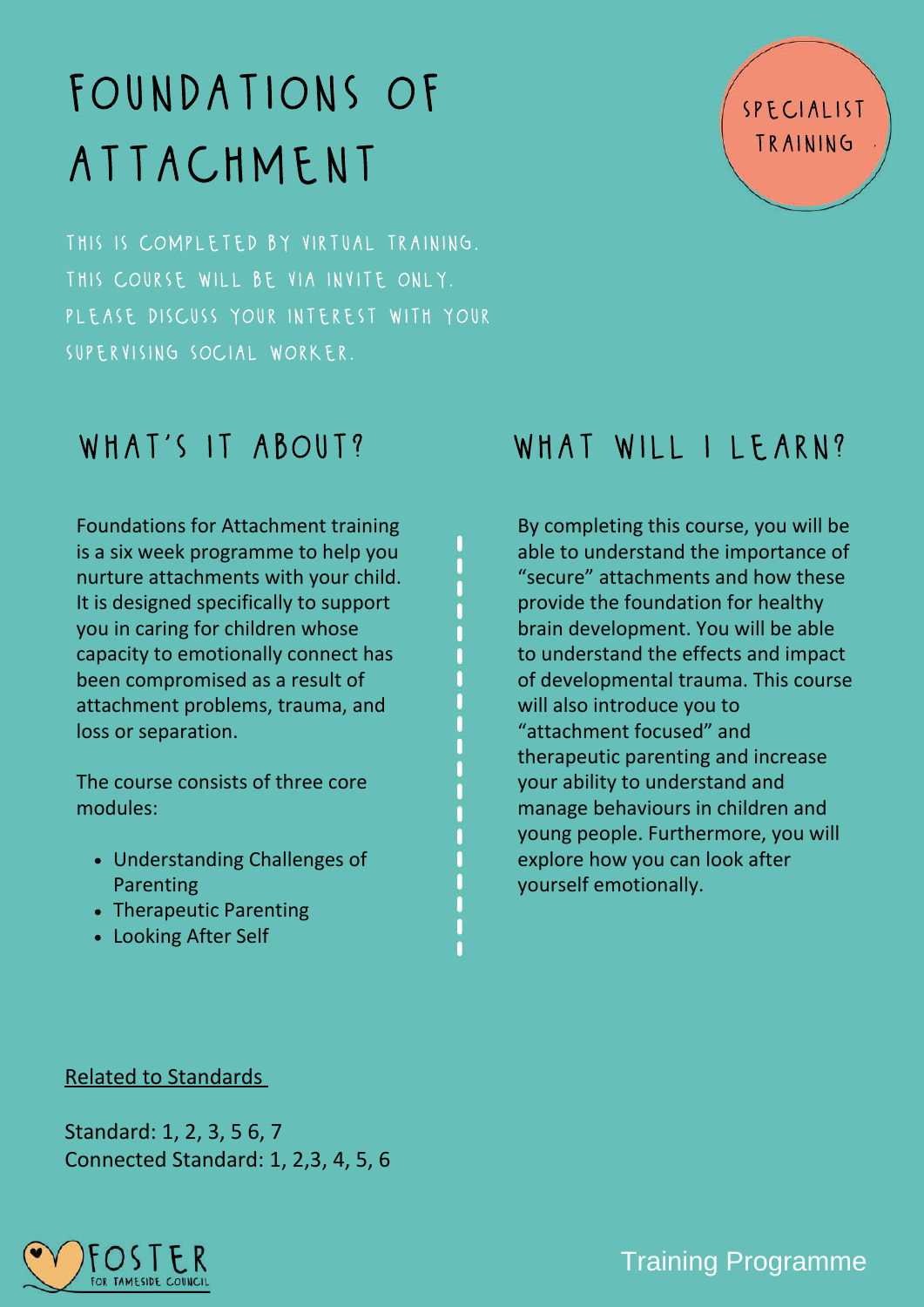# substance misuse

this is completed by virtual training.



This session is a basic drug and alcohol training session which covers awareness on a variety of different substances, local trends including the impact and the use of new [technologies.](https://www.google.co.uk/search?q=child+development&safe=active&tbm=isch&source=iu&ictx=1&fir=HwHadlNlB3eQZM%252CvNM7PpmlCIwXxM%252C_&vet=1&usg=AI4_-kSQoPFTPXl3xzE4lVON_NGD2urMEA&sa=X&ved=2ahUKEwjH9ej446LvAhXTiFwKHSHDD6QQ9QF6BAgSEAE#imgrc=HwHadlNlB3eQZM)

This session [includes:](https://www.google.co.uk/search?q=child+development&safe=active&tbm=isch&source=iu&ictx=1&fir=HwHadlNlB3eQZM%252CvNM7PpmlCIwXxM%252C_&vet=1&usg=AI4_-kSQoPFTPXl3xzE4lVON_NGD2urMEA&sa=X&ved=2ahUKEwjH9ej446LvAhXTiFwKHSHDD6QQ9QF6BAgSEAE#imgrc=HwHadlNlB3eQZM)

- Substance specific [information](https://www.google.co.uk/search?q=child+development&safe=active&tbm=isch&source=iu&ictx=1&fir=HwHadlNlB3eQZM%252CvNM7PpmlCIwXxM%252C_&vet=1&usg=AI4_-kSQoPFTPXl3xzE4lVON_NGD2urMEA&sa=X&ved=2ahUKEwjH9ej446LvAhXTiFwKHSHDD6QQ9QF6BAgSEAE#imgrc=HwHadlNlB3eQZM)
- Local trends new popular [substances](https://www.google.co.uk/search?q=child+development&safe=active&tbm=isch&source=iu&ictx=1&fir=HwHadlNlB3eQZM%252CvNM7PpmlCIwXxM%252C_&vet=1&usg=AI4_-kSQoPFTPXl3xzE4lVON_NGD2urMEA&sa=X&ved=2ahUKEwjH9ej446LvAhXTiFwKHSHDD6QQ9QF6BAgSEAE#imgrc=HwHadlNlB3eQZM)
- [Dangers,](https://www.google.co.uk/search?q=child+development&safe=active&tbm=isch&source=iu&ictx=1&fir=HwHadlNlB3eQZM%252CvNM7PpmlCIwXxM%252C_&vet=1&usg=AI4_-kSQoPFTPXl3xzE4lVON_NGD2urMEA&sa=X&ved=2ahUKEwjH9ej446LvAhXTiFwKHSHDD6QQ9QF6BAgSEAE#imgrc=HwHadlNlB3eQZM) Risks
- Signs, [symptoms,](https://www.google.co.uk/search?q=child+development&safe=active&tbm=isch&source=iu&ictx=1&fir=HwHadlNlB3eQZM%252CvNM7PpmlCIwXxM%252C_&vet=1&usg=AI4_-kSQoPFTPXl3xzE4lVON_NGD2urMEA&sa=X&ved=2ahUKEwjH9ej446LvAhXTiFwKHSHDD6QQ9QF6BAgSEAE#imgrc=HwHadlNlB3eQZM) effects
- Our agency [responses](https://www.google.co.uk/search?q=child+development&safe=active&tbm=isch&source=iu&ictx=1&fir=HwHadlNlB3eQZM%252CvNM7PpmlCIwXxM%252C_&vet=1&usg=AI4_-kSQoPFTPXl3xzE4lVON_NGD2urMEA&sa=X&ved=2ahUKEwjH9ej446LvAhXTiFwKHSHDD6QQ9QF6BAgSEAE#imgrc=HwHadlNlB3eQZM)
- Allows for [opportunity](https://www.google.co.uk/search?q=child+development&safe=active&tbm=isch&source=iu&ictx=1&fir=HwHadlNlB3eQZM%252CvNM7PpmlCIwXxM%252C_&vet=1&usg=AI4_-kSQoPFTPXl3xzE4lVON_NGD2urMEA&sa=X&ved=2ahUKEwjH9ej446LvAhXTiFwKHSHDD6QQ9QF6BAgSEAE#imgrc=HwHadlNlB3eQZM) to ask any questions

### WHAT'S IT ABOUT? WHAT WILL I LEARN?

The training will enable you to understand the different drugs, spot the signs and symptoms of substance use and raise awareness of the effects, safeguarding and signposting of services available in the area.

### Related to Standards

Standard: 2,3,4,5,6, Connected Standard: 1,2,3,5

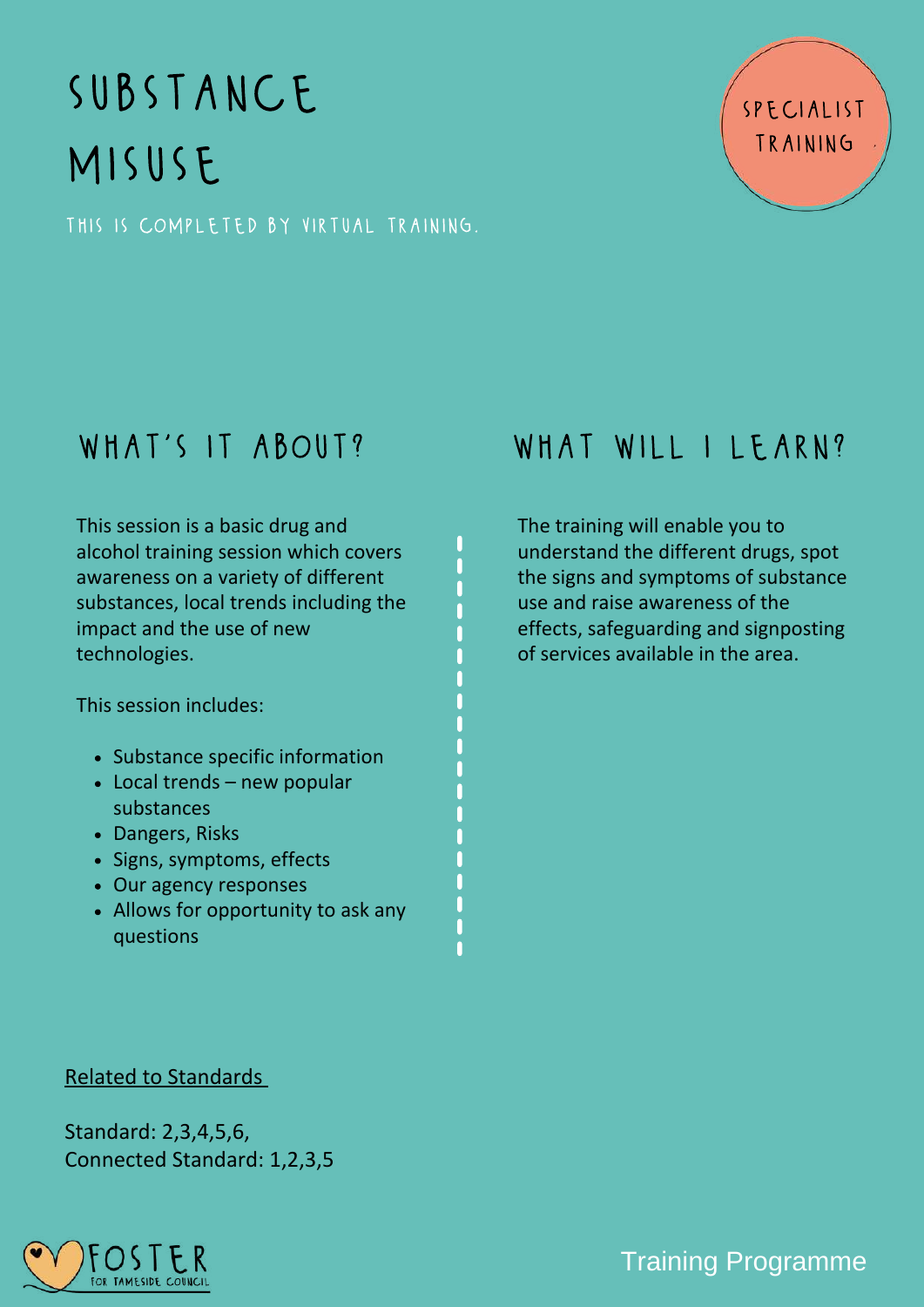# hidden harm & PARENTAL SUBSTANCE misuse

this is completed by virtual training.

The experience of children and young people living with and impacted by parental problem alcohol and other drug use has come to be known as Hidden Harm. This is because the harm children and young people [experience](https://www.google.co.uk/search?q=child+development&safe=active&tbm=isch&source=iu&ictx=1&fir=HwHadlNlB3eQZM%252CvNM7PpmlCIwXxM%252C_&vet=1&usg=AI4_-kSQoPFTPXl3xzE4lVON_NGD2urMEA&sa=X&ved=2ahUKEwjH9ej446LvAhXTiFwKHSHDD6QQ9QF6BAgSEAE#imgrc=HwHadlNlB3eQZM) is often hidden, or if seen, is sometimes not recognised as harm and these children and young people, often do not get the support they need.

This session aims to raise your [awareness](https://www.google.co.uk/search?q=child+development&safe=active&tbm=isch&source=iu&ictx=1&fir=HwHadlNlB3eQZM%252CvNM7PpmlCIwXxM%252C_&vet=1&usg=AI4_-kSQoPFTPXl3xzE4lVON_NGD2urMEA&sa=X&ved=2ahUKEwjH9ej446LvAhXTiFwKHSHDD6QQ9QF6BAgSEAE#imgrc=HwHadlNlB3eQZM) around the impact that substance misuse has on children in particular but also on the whole family. It explores some of the dynamics and challenges that children and families impacted by living with substance use face.

### WHAT'S IT ABOUT? WHAT WILL I LEARN?

By attending this course you will increase your awareness of drugs and alcohol and the impact they can have. You will develop an awareness around the impact of parental substance misuse and "Hidden Harm". In addition you will develop appropriate responses to young people whose lives are affected by parental substance misuse. You will also develop knowledge around FASD and AEP and how to spot the signs in young people. Finally you will have a better understanding of the Branching Out service and the support we provide to young people and families across Tameside.

### Related to Standards

Standard: 2,3,4,5,6, Connected Standard: 1,2,3,5

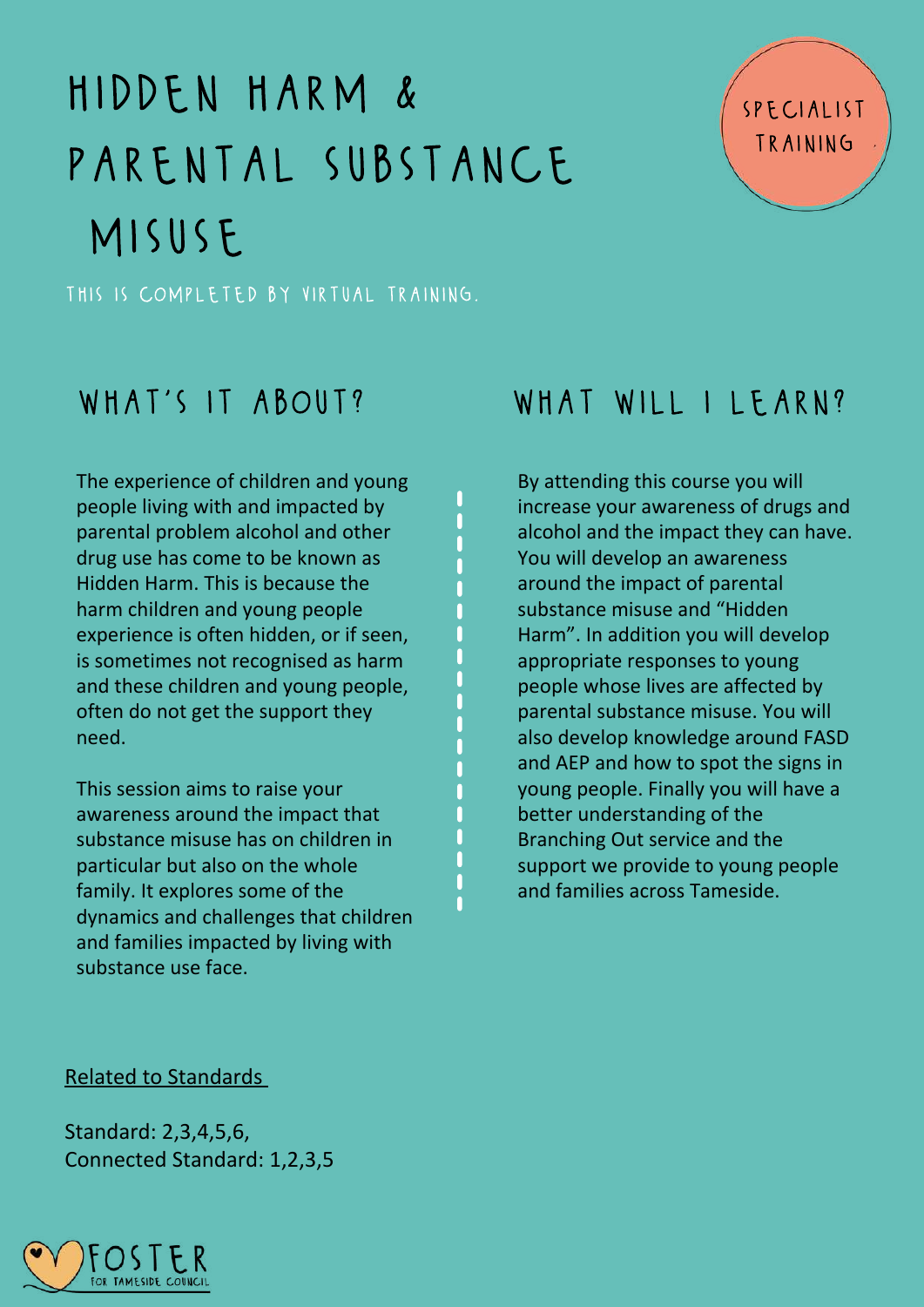# healthy children

this is completed by virtual training.

To enhance participants' knowledge skills and [understanding](https://www.google.co.uk/search?q=child+development&safe=active&tbm=isch&source=iu&ictx=1&fir=HwHadlNlB3eQZM%252CvNM7PpmlCIwXxM%252C_&vet=1&usg=AI4_-kSQoPFTPXl3xzE4lVON_NGD2urMEA&sa=X&ved=2ahUKEwjH9ej446LvAhXTiFwKHSHDD6QQ9QF6BAgSEAE#imgrc=HwHadlNlB3eQZM) of what is meant by promoting good health and their role in achieving this in children and young people. The course will help you develop the skills, knowledge and understanding so that you are able to work closely with social workers for the benefit of children and young people's health and lifestyle. It provides information about where to access the services provided by the local authority which encourage the child or young person to improve their life chances[.](https://www.google.co.uk/search?q=child+development&safe=active&tbm=isch&source=iu&ictx=1&fir=HwHadlNlB3eQZM%252CvNM7PpmlCIwXxM%252C_&vet=1&usg=AI4_-kSQoPFTPXl3xzE4lVON_NGD2urMEA&sa=X&ved=2ahUKEwjH9ej446LvAhXTiFwKHSHDD6QQ9QF6BAgSEAE#imgrc=HwHadlNlB3eQZM)

### WHAT'S IT ABOUT? WHAT WILL I LEARN?

specialist

training

You will learn about what impacts on children's health and wellbeing. You will develop a greater understanding of your role as foster carer and how good health can be promoted. The course will also help you gain an understanding of health conditions as well as learning about what is involved in children's health assessments.

### Related to Standards

Standard: 1, 2, 3, 5, 6 Connected Standard: 1,2,4, 5

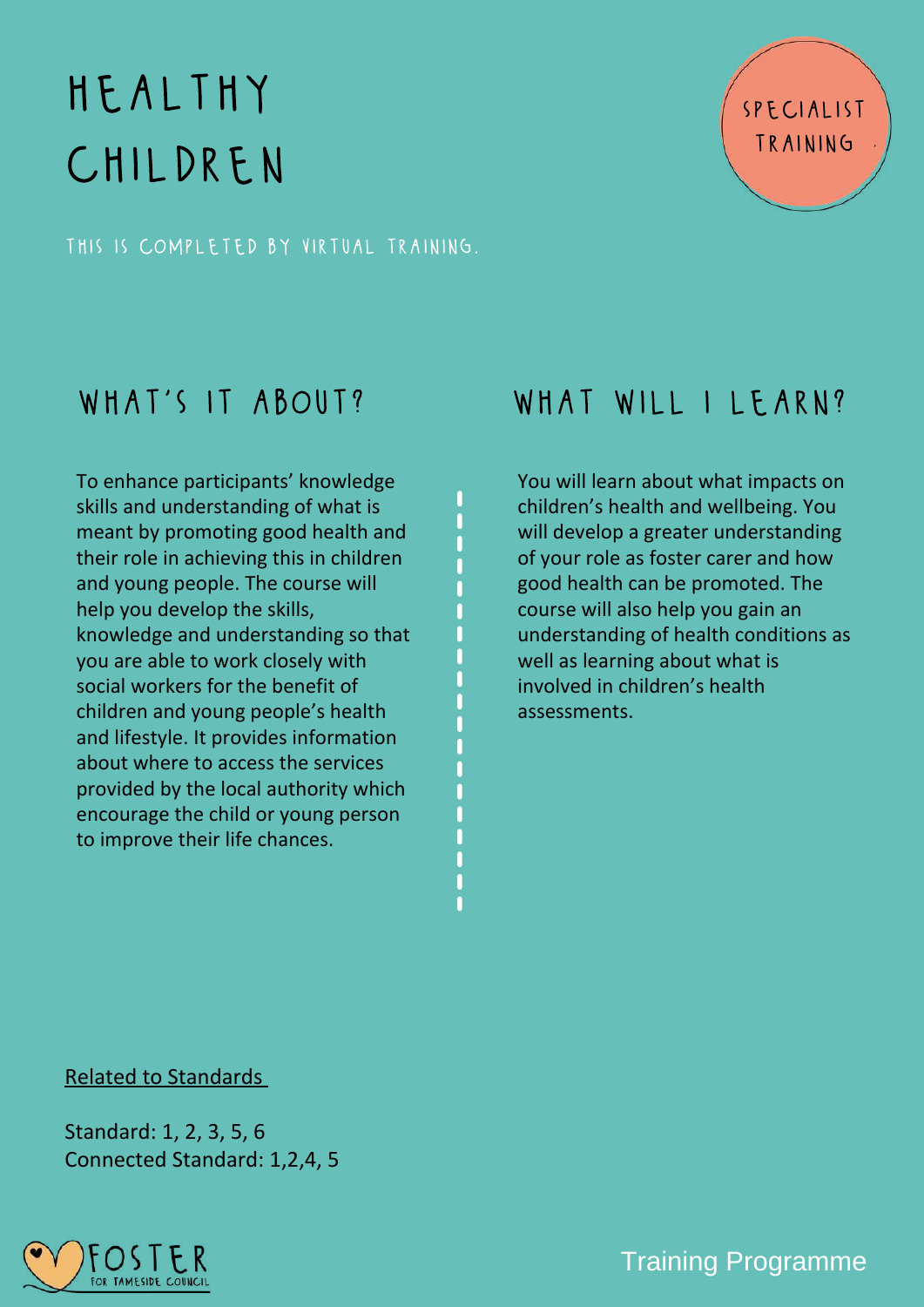# food and nutrition for carers

specialist training

this is completed by virtual training.

This course is for anyone wanting to learn more about healthy nutrition, promote basic healthy eating messages and discover current [guidance.](https://www.google.co.uk/search?q=child+development&safe=active&tbm=isch&source=iu&ictx=1&fir=HwHadlNlB3eQZM%252CvNM7PpmlCIwXxM%252C_&vet=1&usg=AI4_-kSQoPFTPXl3xzE4lVON_NGD2urMEA&sa=X&ved=2ahUKEwjH9ej446LvAhXTiFwKHSHDD6QQ9QF6BAgSEAE#imgrc=HwHadlNlB3eQZM)

Related to Standards

Standard: 1, 2, 3, 5, 6 Connected Standard: 1,2,4, 5

### WHAT'S IT ABOUT? WHAT WILL I LEARN?

The course will develop your understanding of the healthy eating model, aid knowledge of fats, salt, sugar and their implications and help you decipher the information on food labels so that you can make healthier choices.

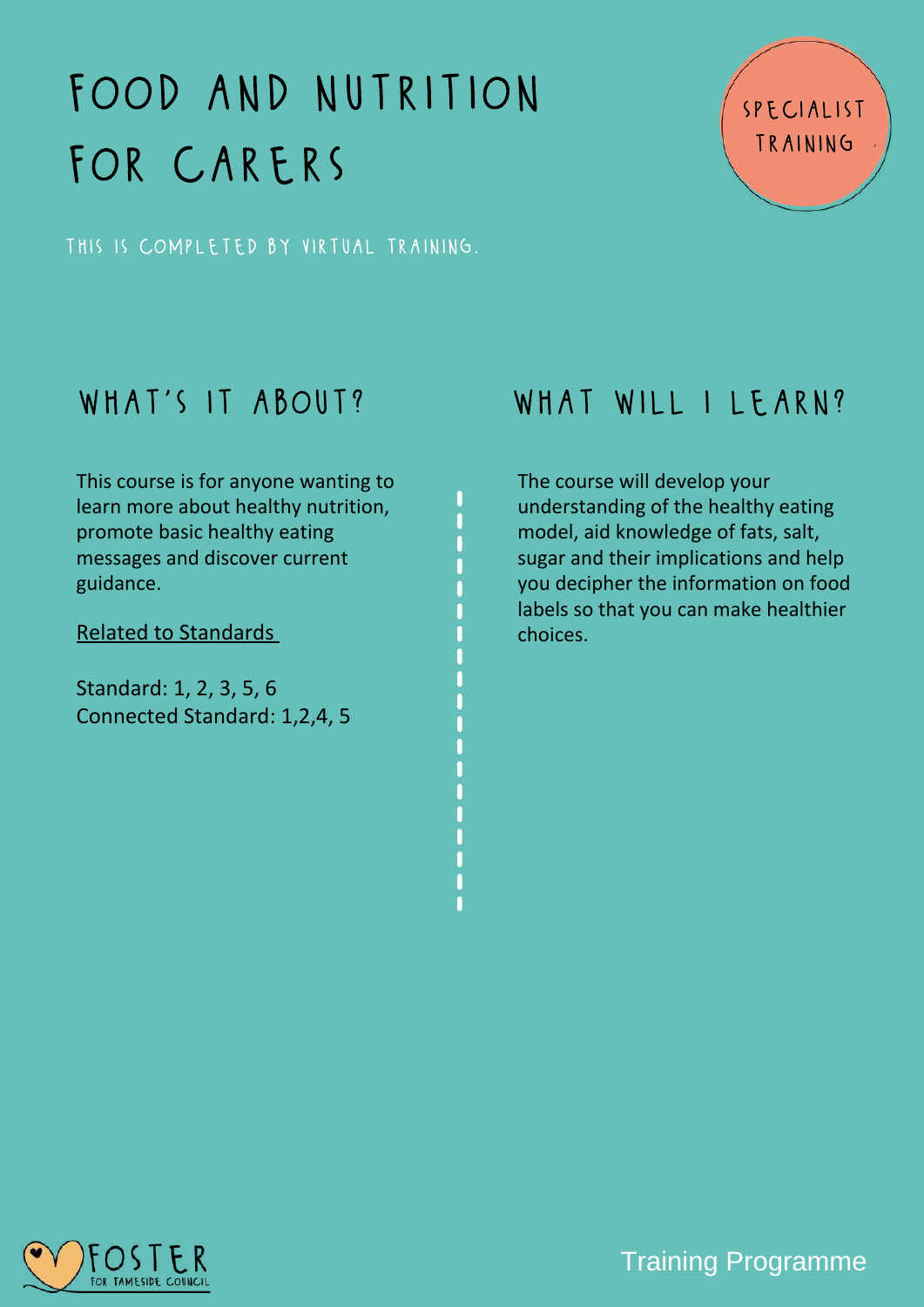# working with education

this is completed by virtual training.

This course is a vital 'one stop' workshop to help Foster Carers to actively support the [education](https://www.google.co.uk/search?q=child+development&safe=active&tbm=isch&source=iu&ictx=1&fir=HwHadlNlB3eQZM%252CvNM7PpmlCIwXxM%252C_&vet=1&usg=AI4_-kSQoPFTPXl3xzE4lVON_NGD2urMEA&sa=X&ved=2ahUKEwjH9ej446LvAhXTiFwKHSHDD6QQ9QF6BAgSEAE#imgrc=HwHadlNlB3eQZM) of Looked after Children.

### WHAT'S IT ABOUT? WHAT WILL I LEARN?

specialist

training

The Course will equip you to understand the PEP process and work in partnership with teachers and other professionals in nursery and early year settings, "statutory school" age settings, post-16 schools and colleges.

### Related to Standards

Standard: 1, 2, 4, 5 Connected Standard: 1, 3, 4

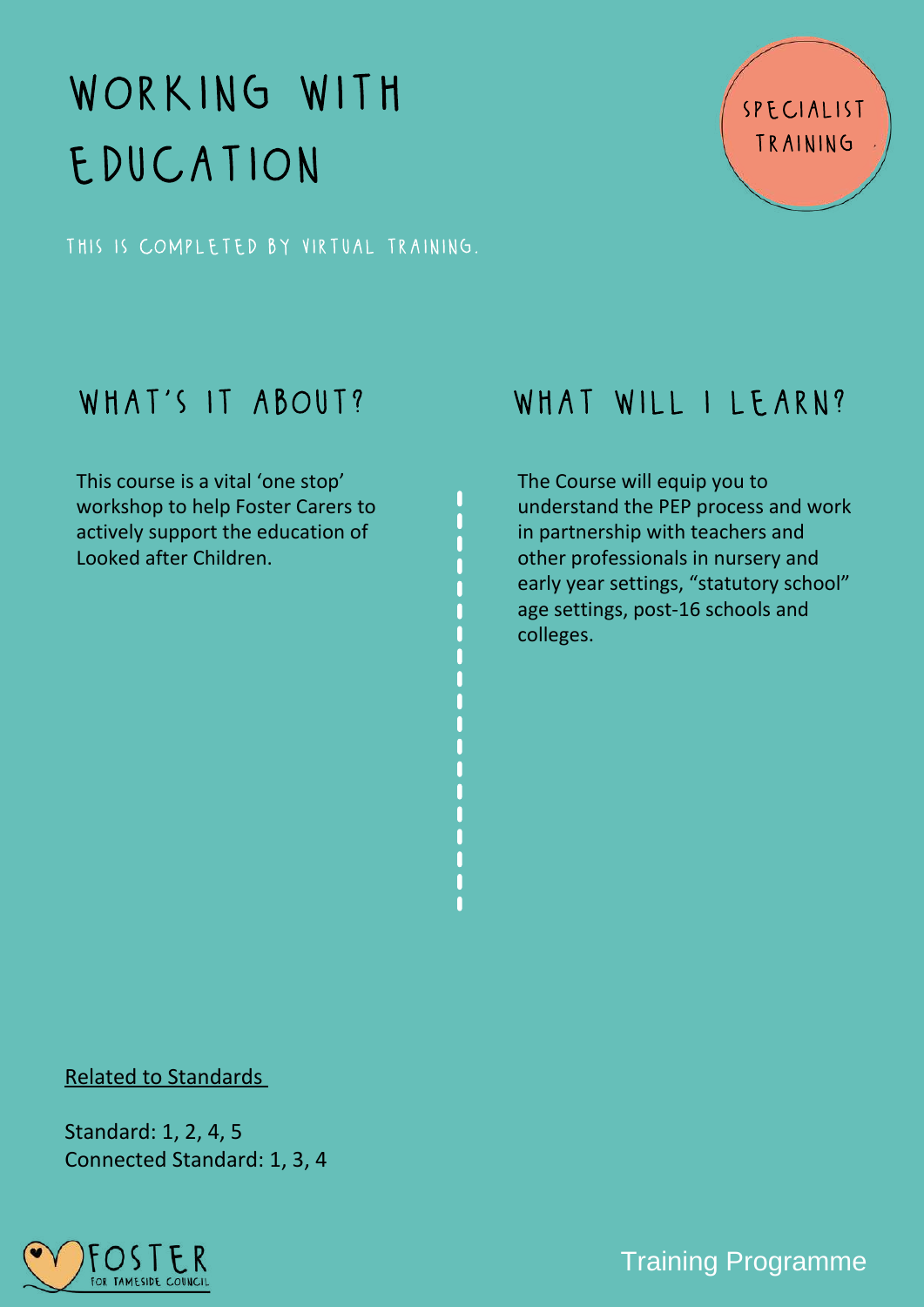# supporting your child with reading

this is completed by virtual training.



This course aims to provide foster carers with the tools to support children with their [reading.](https://www.google.co.uk/search?q=child+development&safe=active&tbm=isch&source=iu&ictx=1&fir=HwHadlNlB3eQZM%252CvNM7PpmlCIwXxM%252C_&vet=1&usg=AI4_-kSQoPFTPXl3xzE4lVON_NGD2urMEA&sa=X&ved=2ahUKEwjH9ej446LvAhXTiFwKHSHDD6QQ9QF6BAgSEAE#imgrc=HwHadlNlB3eQZM)



The course will support you in developing confidence as to how you can support your foster child with reading.

### Related to Standards

Standard: 1, 2, 4, 5 Connected Standard: 1, 3, 4

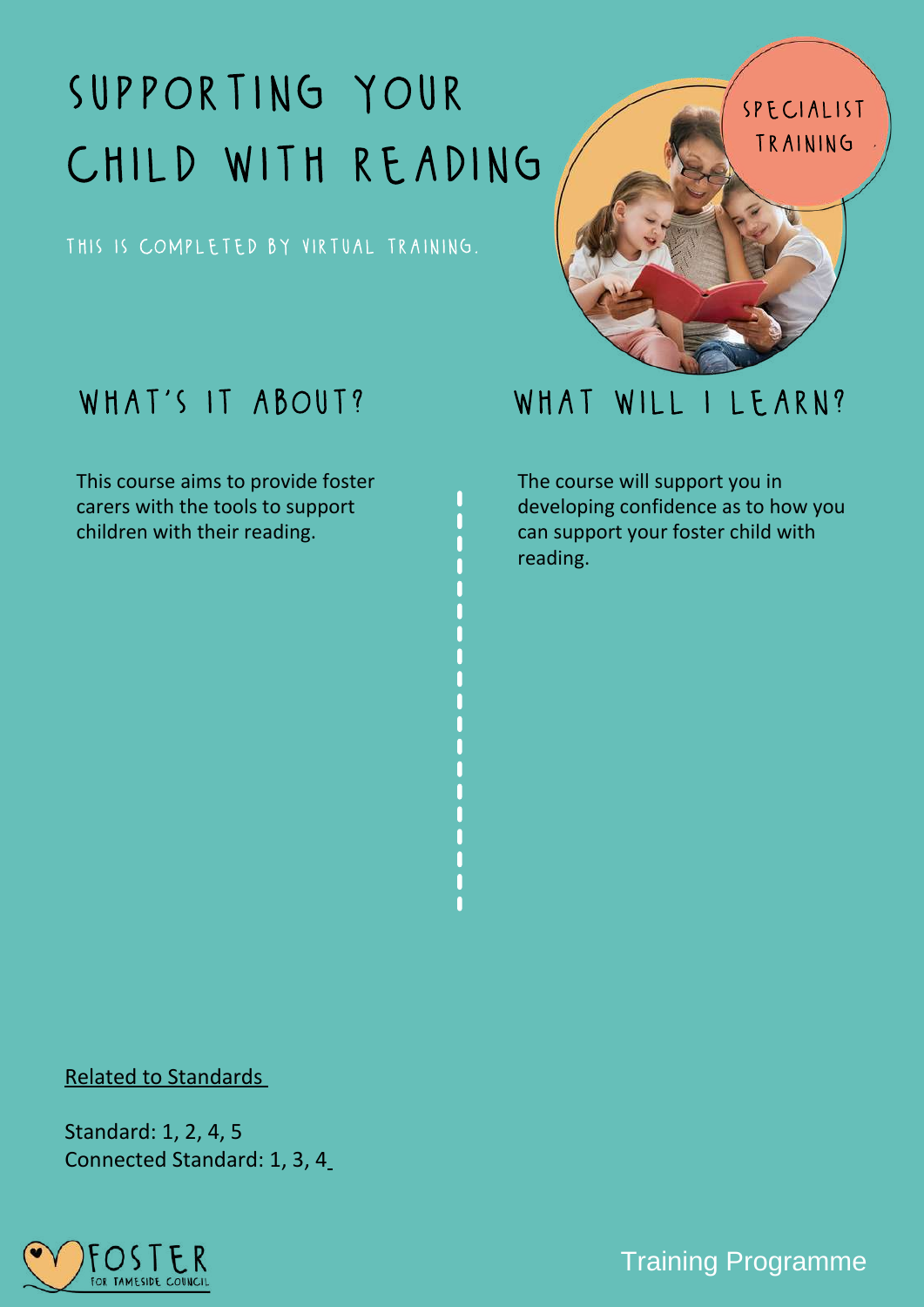# CHILDREN'S RIGHTS service

specialist training

this is completed by virtual training.

To provide [information](https://www.google.co.uk/search?q=child+development&safe=active&tbm=isch&source=iu&ictx=1&fir=HwHadlNlB3eQZM%252CvNM7PpmlCIwXxM%252C_&vet=1&usg=AI4_-kSQoPFTPXl3xzE4lVON_NGD2urMEA&sa=X&ved=2ahUKEwjH9ej446LvAhXTiFwKHSHDD6QQ9QF6BAgSEAE#imgrc=HwHadlNlB3eQZM) regarding the services and support that children and young people can receive from Barnardo's Children's Rights Service[.](https://www.google.co.uk/search?q=child+development&safe=active&tbm=isch&source=iu&ictx=1&fir=HwHadlNlB3eQZM%252CvNM7PpmlCIwXxM%252C_&vet=1&usg=AI4_-kSQoPFTPXl3xzE4lVON_NGD2urMEA&sa=X&ved=2ahUKEwjH9ej446LvAhXTiFwKHSHDD6QQ9QF6BAgSEAE#imgrc=HwHadlNlB3eQZM)

### WHAT'S IT ABOUT? WHAT WILL I LEARN?

You will learn about Children's Rights and Entitlements within legislation and develop knowledge around the Barnardo's support that is available to Tameside children and young people.

### Related to Standards

Standard: 2, 6 Connected Standard: 1, 3

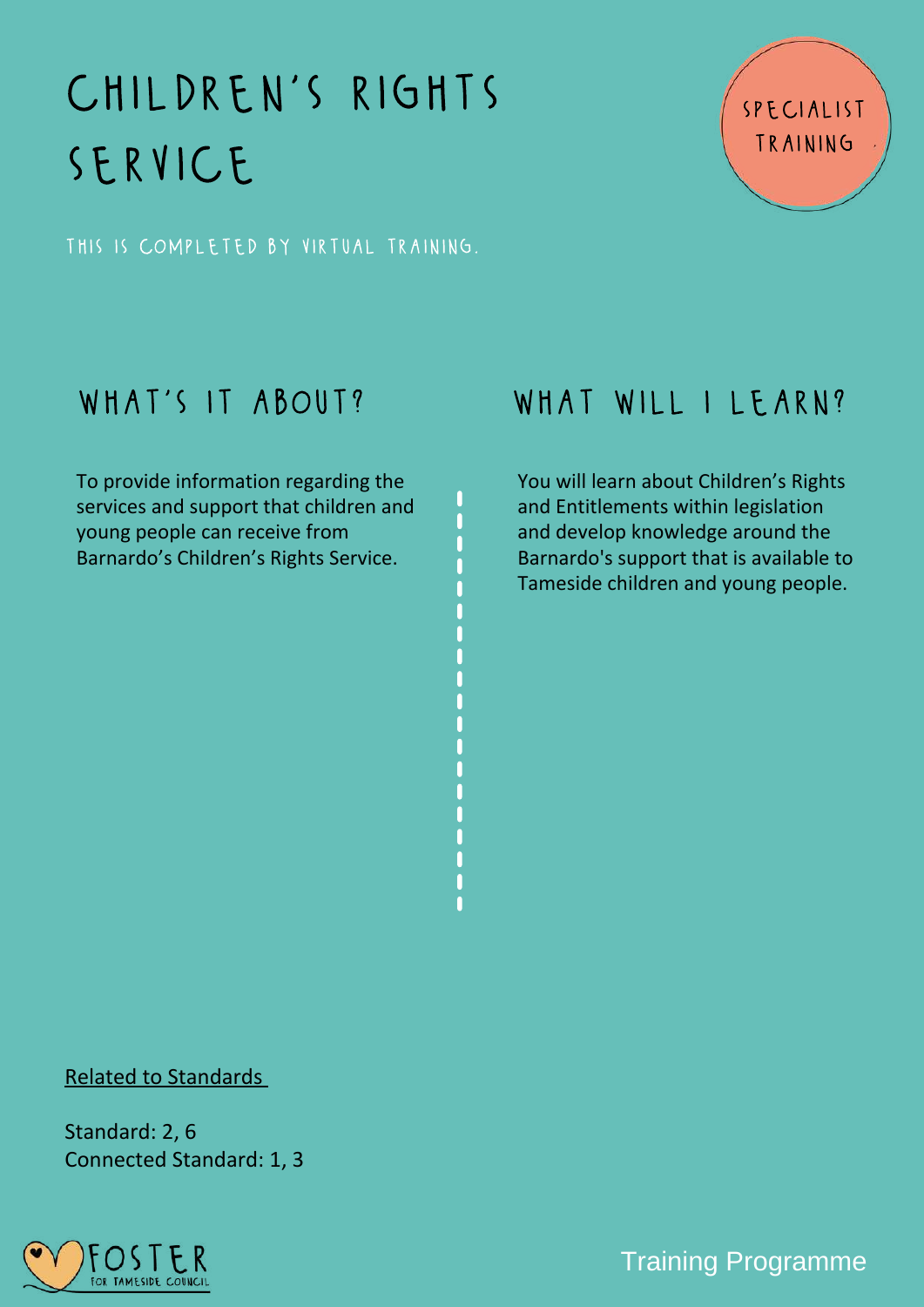# talking about sex

this is completed by virtual training.

This course will enable you to provide and promote high quality sexual health through increased knowledge and support to young people in a way that addresses their sexual health and [relationship](https://www.google.co.uk/search?q=child+development&safe=active&tbm=isch&source=iu&ictx=1&fir=HwHadlNlB3eQZM%252CvNM7PpmlCIwXxM%252C_&vet=1&usg=AI4_-kSQoPFTPXl3xzE4lVON_NGD2urMEA&sa=X&ved=2ahUKEwjH9ej446LvAhXTiFwKHSHDD6QQ9QF6BAgSEAE#imgrc=HwHadlNlB3eQZM) needs.

### WHAT'S IT ABOUT? WHAT WILL I LEARN?

specialist

training

You will increase knowledge around sexual health issues affecting young people. You will identify the services that can support children and young people. In addition you will be equipped with information and knowledge around engaging and communicating with young people around sex and relationships.

### Related to Standards

Standard: 3,4,5,6 Connected Standard: 2,3,4,5

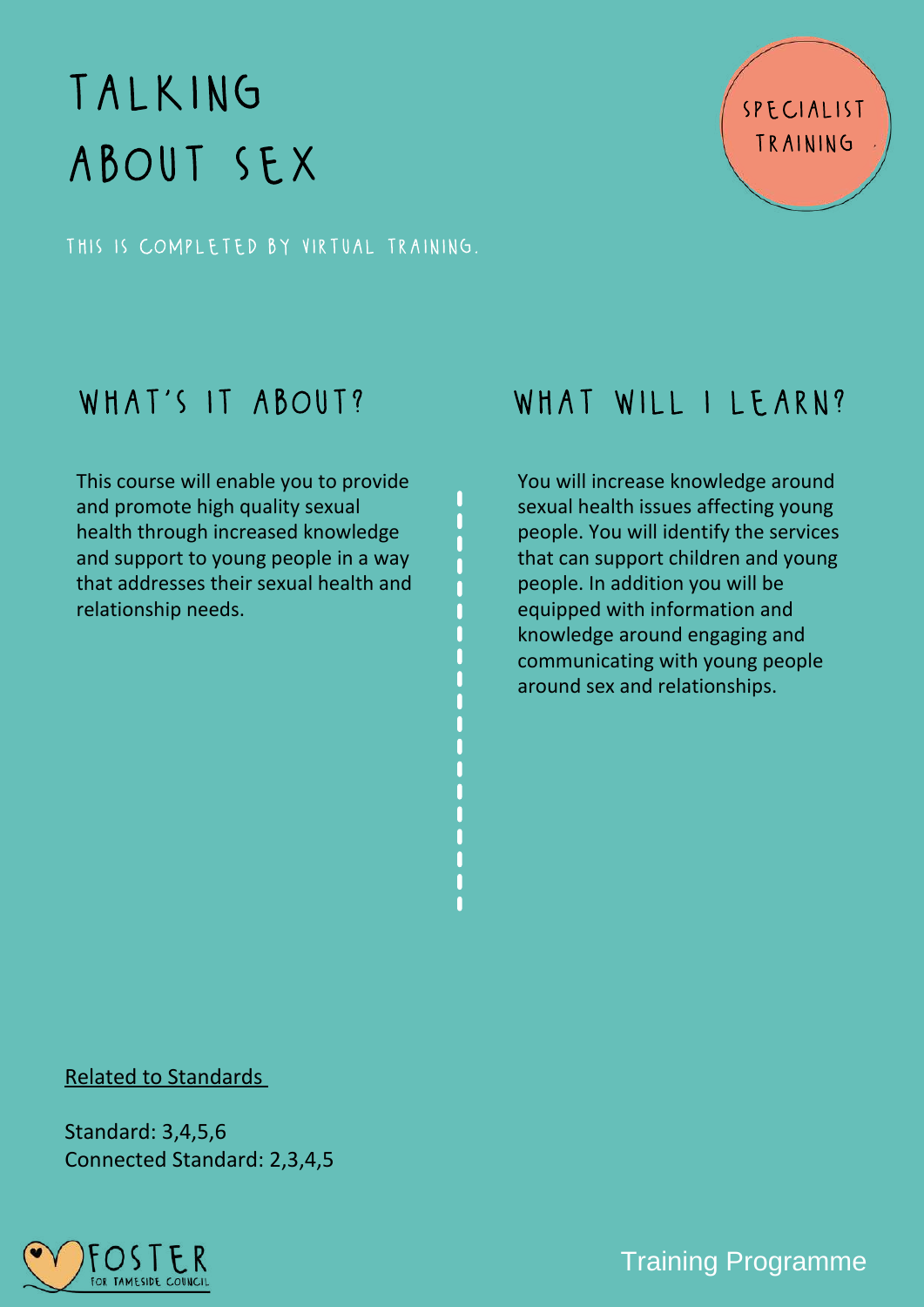# $LGBTQ+$ awareness

this is completed by virtual training.

This course will provide you with a better [understanding](https://www.google.co.uk/search?q=child+development&safe=active&tbm=isch&source=iu&ictx=1&fir=HwHadlNlB3eQZM%252CvNM7PpmlCIwXxM%252C_&vet=1&usg=AI4_-kSQoPFTPXl3xzE4lVON_NGD2urMEA&sa=X&ved=2ahUKEwjH9ej446LvAhXTiFwKHSHDD6QQ9QF6BAgSEAE#imgrc=HwHadlNlB3eQZM) of what it means to be LGBTQ, the needs of LGBTQ people, the challenges they face, and how to support and communicate with young people who identify as LGBTQ.

### WHAT'S IT ABOUT? WHAT WILL I LEARN?

specialist

training

By the end of the course, you will have developed knowledge of what is meant by LGBTQ and how to understand sexual identity. In addition, you become aware of the issues LGBTQ people face and know what support and care is available.

### Related to Standards

Standard: 3,4,5,6 Connected Standard: 2,3,4,5

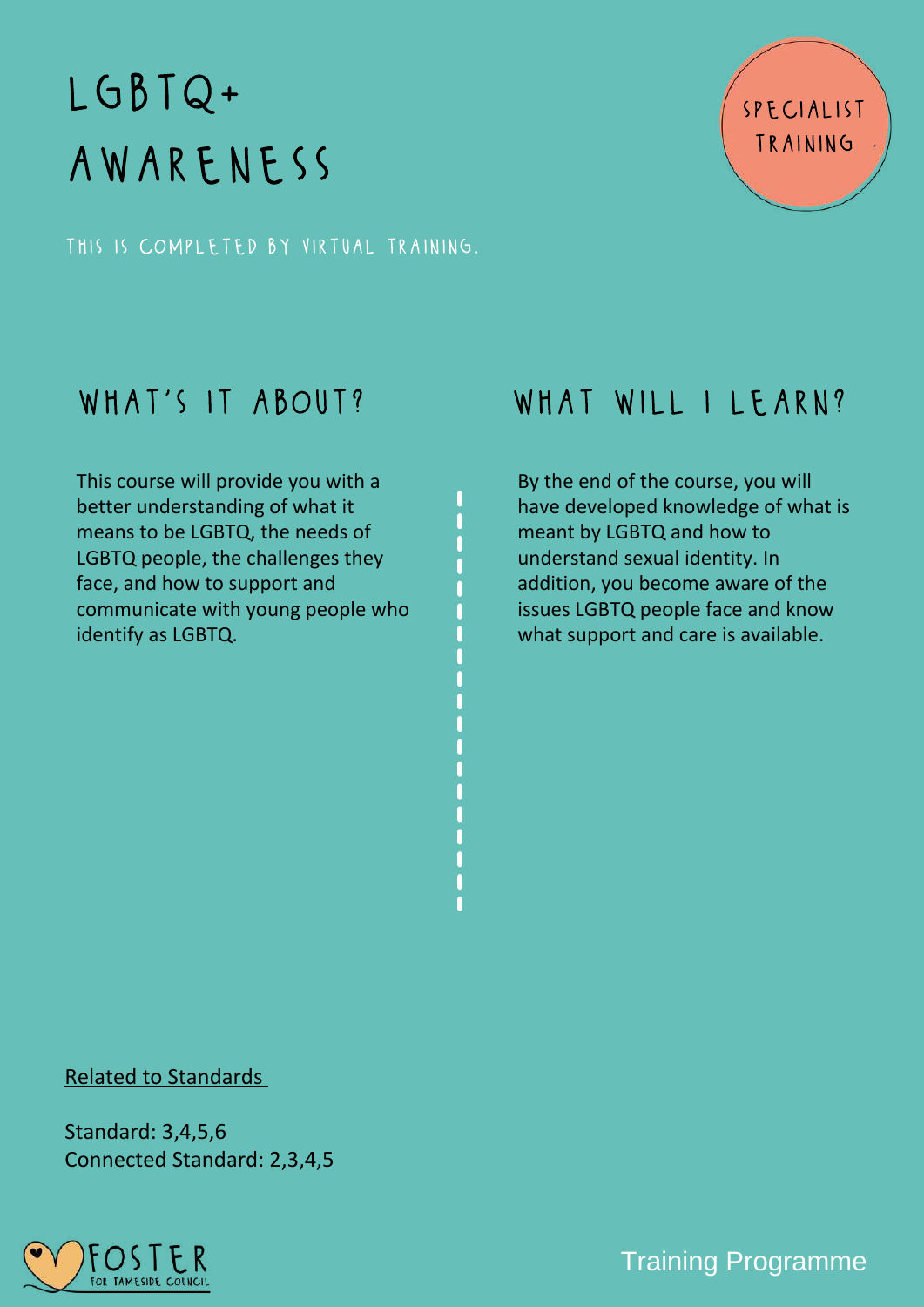# child bereavement training

specialist training

this is completed by virtual training.

The aim of the course is to cover theories of grief, children and young people's understanding of grief and loss at different [developmental](https://www.google.co.uk/search?q=child+development&safe=active&tbm=isch&source=iu&ictx=1&fir=HwHadlNlB3eQZM%252CvNM7PpmlCIwXxM%252C_&vet=1&usg=AI4_-kSQoPFTPXl3xzE4lVON_NGD2urMEA&sa=X&ved=2ahUKEwjH9ej446LvAhXTiFwKHSHDD6QQ9QF6BAgSEAE#imgrc=HwHadlNlB3eQZM) stages, practical support that is available and resilience resources.

### WHAT'S IT ABOUT? WHAT WILL I LEARN?

You will focus around how to respond to children and young people's questions about grief and loss, especially when you do not always know the answer. You will also cover self-care when you are caring for and living with a bereaved child.

### Related to Standards

Standard: 2, 4,6 Connected Standard: 3,4, 5

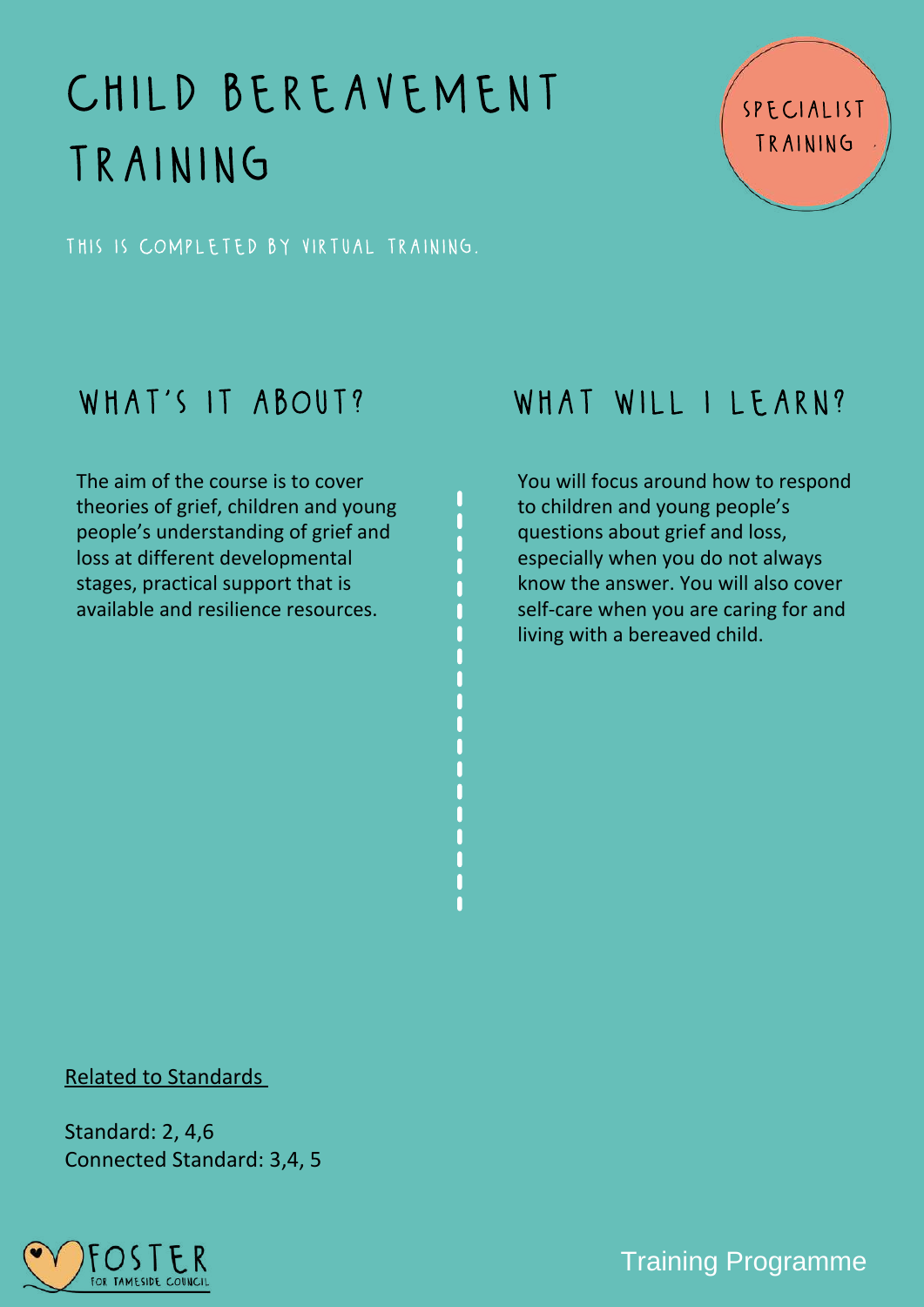# autism TRAINING

this is complete online learning and a tutorial via bild oliver mcgowan mandatory training [\(talentlms.com\).](https://olivermcgowanmandatorytraining-bild.talentlms.com/index) you will need to create a log in account and ensure you refer to working in tameside.

The aim of the course is to explore what autism is and how and [individuals](https://www.google.co.uk/search?q=child+development&safe=active&tbm=isch&source=iu&ictx=1&fir=HwHadlNlB3eQZM%252CvNM7PpmlCIwXxM%252C_&vet=1&usg=AI4_-kSQoPFTPXl3xzE4lVON_NGD2urMEA&sa=X&ved=2ahUKEwjH9ej446LvAhXTiFwKHSHDD6QQ9QF6BAgSEAE#imgrc=HwHadlNlB3eQZM) needs can be met[.](https://www.google.co.uk/search?q=child+development&safe=active&tbm=isch&source=iu&ictx=1&fir=HwHadlNlB3eQZM%252CvNM7PpmlCIwXxM%252C_&vet=1&usg=AI4_-kSQoPFTPXl3xzE4lVON_NGD2urMEA&sa=X&ved=2ahUKEwjH9ej446LvAhXTiFwKHSHDD6QQ9QF6BAgSEAE#imgrc=HwHadlNlB3eQZM)

### specialist training

### WHAT'S IT ABOUT? WHAT WILL I LEARN?

You will develop a greater understanding of autism; learning about the needs of those individuals with autism, the difficulties for autism individuals. You will also improve your understanding and skills to meet the needs of those in your care.

### Related to Standards

Standard: 3,5,6 Connected Standard: 3,4,5

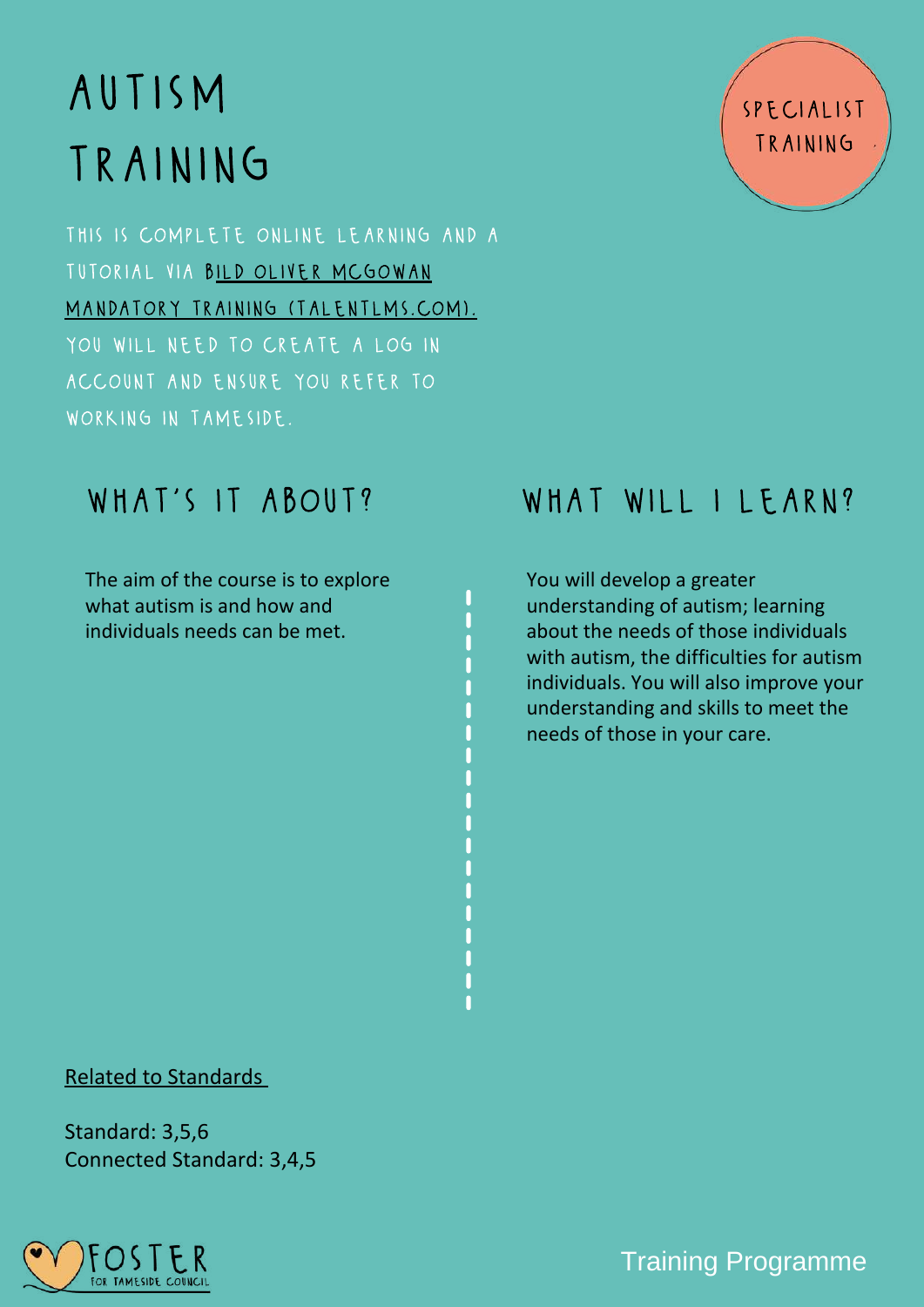# solihull TRAINING

this is completed by virtual training.

This course is intended for those who want to know more about their foster child's development and about sensitive and effective caring. It aims to develop a framework for foster carers to think about carer/child relationships which can be developed into a lifelong skill. This in turn promotes [understanding](https://www.google.co.uk/search?q=child+development&safe=active&tbm=isch&source=iu&ictx=1&fir=HwHadlNlB3eQZM%252CvNM7PpmlCIwXxM%252C_&vet=1&usg=AI4_-kSQoPFTPXl3xzE4lVON_NGD2urMEA&sa=X&ved=2ahUKEwjH9ej446LvAhXTiFwKHSHDD6QQ9QF6BAgSEAE#imgrc=HwHadlNlB3eQZM) of their foster child's behaviour and helps develop effective strategies to manage the child's behaviour. It explores issues such as:

- [Understanding](https://www.google.co.uk/search?q=child+development&safe=active&tbm=isch&source=iu&ictx=1&fir=HwHadlNlB3eQZM%252CvNM7PpmlCIwXxM%252C_&vet=1&usg=AI4_-kSQoPFTPXl3xzE4lVON_NGD2urMEA&sa=X&ved=2ahUKEwjH9ej446LvAhXTiFwKHSHDD6QQ9QF6BAgSEAE#imgrc=HwHadlNlB3eQZM) how foster children's behaviour is influenced by their experiences and how to manage the behaviour effectively.
- What is being [communicated](https://www.google.co.uk/search?q=child+development&safe=active&tbm=isch&source=iu&ictx=1&fir=HwHadlNlB3eQZM%252CvNM7PpmlCIwXxM%252C_&vet=1&usg=AI4_-kSQoPFTPXl3xzE4lVON_NGD2urMEA&sa=X&ved=2ahUKEwjH9ej446LvAhXTiFwKHSHDD6QQ9QF6BAgSEAE#imgrc=HwHadlNlB3eQZM) through a child's behaviour
- The [development](https://www.google.co.uk/search?q=child+development&safe=active&tbm=isch&source=iu&ictx=1&fir=HwHadlNlB3eQZM%252CvNM7PpmlCIwXxM%252C_&vet=1&usg=AI4_-kSQoPFTPXl3xzE4lVON_NGD2urMEA&sa=X&ved=2ahUKEwjH9ej446LvAhXTiFwKHSHDD6QQ9QF6BAgSEAE#imgrc=HwHadlNlB3eQZM) of reciprocity within a fostering relationship
- The [importance](https://www.google.co.uk/search?q=child+development&safe=active&tbm=isch&source=iu&ictx=1&fir=HwHadlNlB3eQZM%252CvNM7PpmlCIwXxM%252C_&vet=1&usg=AI4_-kSQoPFTPXl3xzE4lVON_NGD2urMEA&sa=X&ved=2ahUKEwjH9ej446LvAhXTiFwKHSHDD6QQ9QF6BAgSEAE#imgrc=HwHadlNlB3eQZM) of rupture and repair to enhance skills and increase resilience
- Strategies for dealing with [challenges](https://www.google.co.uk/search?q=child+development&safe=active&tbm=isch&source=iu&ictx=1&fir=HwHadlNlB3eQZM%252CvNM7PpmlCIwXxM%252C_&vet=1&usg=AI4_-kSQoPFTPXl3xzE4lVON_NGD2urMEA&sa=X&ved=2ahUKEwjH9ej446LvAhXTiFwKHSHDD6QQ9QF6BAgSEAE#imgrc=HwHadlNlB3eQZM) such as anger
- [Developing](https://www.google.co.uk/search?q=child+development&safe=active&tbm=isch&source=iu&ictx=1&fir=HwHadlNlB3eQZM%252CvNM7PpmlCIwXxM%252C_&vet=1&usg=AI4_-kSQoPFTPXl3xzE4lVON_NGD2urMEA&sa=X&ved=2ahUKEwjH9ej446LvAhXTiFwKHSHDD6QQ9QF6BAgSEAE#imgrc=HwHadlNlB3eQZM) sensitive, reflective and effective foster caring

### Related to Standards

Standard: 1,2,3,4,5,6, 7 Connected Standard: 1,2,3,4,5,6

### WHAT'S IT ABOUT? WHAT WILL I LEARN?

The course can help increase your confidence as a carer so that difficulties encountered in everyday life are reduced by seeing a child's behaviour from their point of view. A closer relationship between you and your child can develop, resulting in a calmer and happier household for everyone.

ľ

specialist training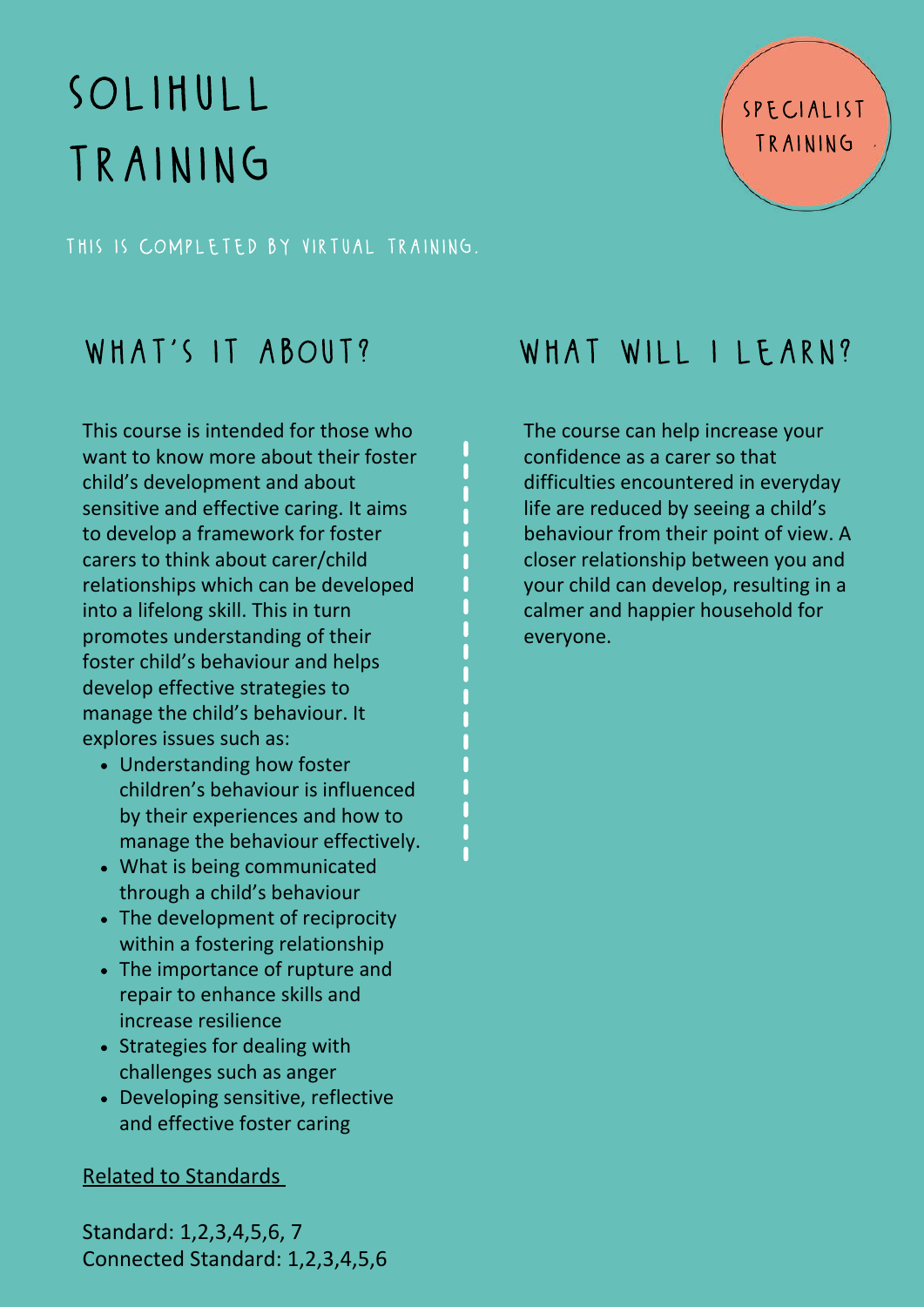# parental conflict

this is completed by virtual training.

Evidence clearly identifies the impact of trauma on children and highlights children who are exposed to parental conflict can suffer long-term harm affecting emotional and social development, mental health, educational attainment, relationships, and [employability.](https://www.google.co.uk/search?q=child+development&safe=active&tbm=isch&source=iu&ictx=1&fir=HwHadlNlB3eQZM%252CvNM7PpmlCIwXxM%252C_&vet=1&usg=AI4_-kSQoPFTPXl3xzE4lVON_NGD2urMEA&sa=X&ved=2ahUKEwjH9ej446LvAhXTiFwKHSHDD6QQ9QF6BAgSEAE#imgrc=HwHadlNlB3eQZM) This course will explore how families experiencing Parental Conflict can be successfully managed[.](https://www.google.co.uk/search?q=child+development&safe=active&tbm=isch&source=iu&ictx=1&fir=HwHadlNlB3eQZM%252CvNM7PpmlCIwXxM%252C_&vet=1&usg=AI4_-kSQoPFTPXl3xzE4lVON_NGD2urMEA&sa=X&ved=2ahUKEwjH9ej446LvAhXTiFwKHSHDD6QQ9QF6BAgSEAE#imgrc=HwHadlNlB3eQZM)

### WHAT'S IT ABOUT? WHAT WILL I LEARN?

specialist

training

Attending this course will allow you to understand the impact parental conflict can have on children and young people. It will also enable to identify parental conflict, discuss and signpost where relevant.

Related to Standards

Standard: 2, 4,6 Connected Standard: 3,4, 5

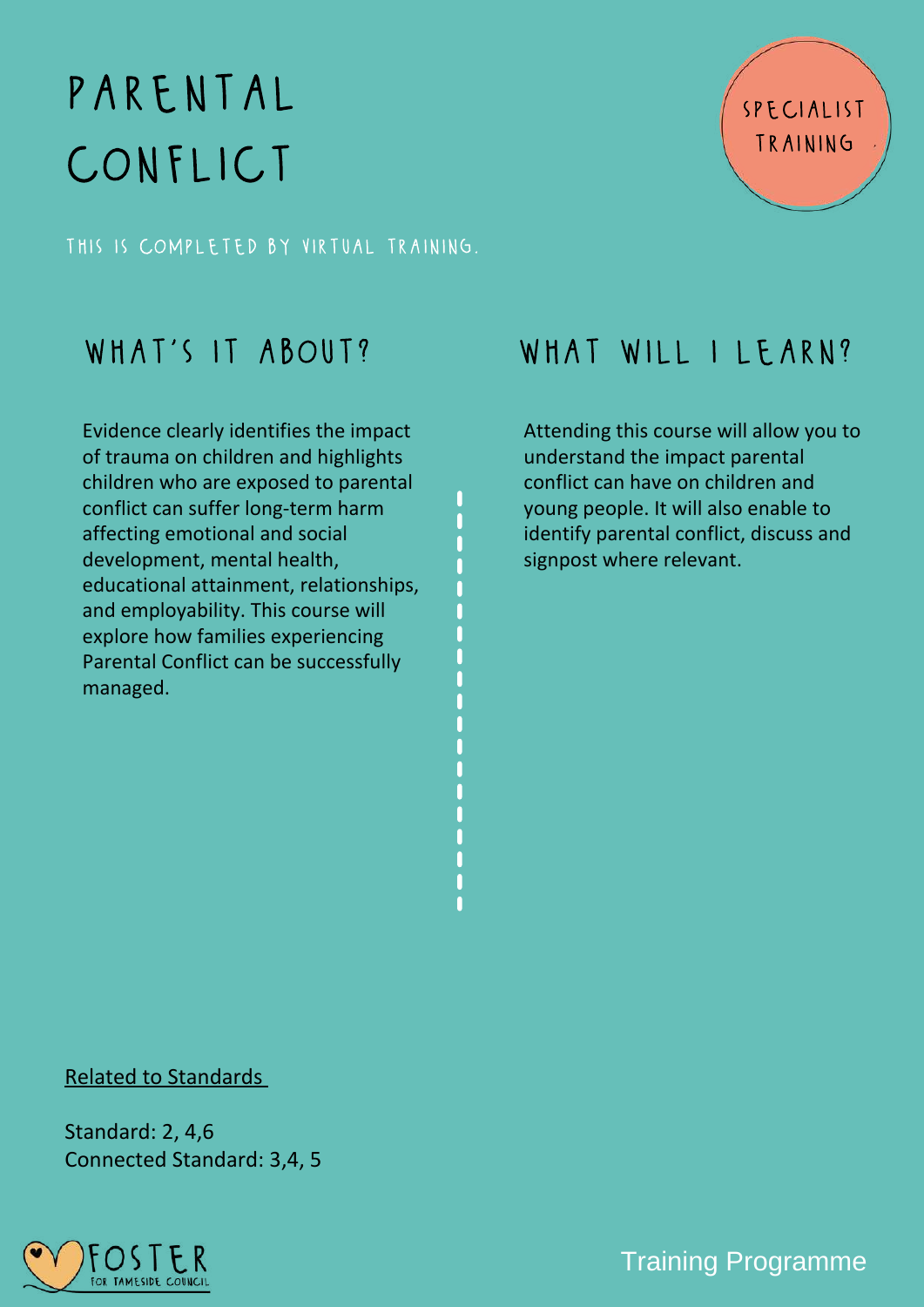# foetal alcohol  $(FASD)$

this is completed by virtual training.

This course enables learners to [understand](https://www.google.co.uk/search?q=child+development&safe=active&tbm=isch&source=iu&ictx=1&fir=HwHadlNlB3eQZM%252CvNM7PpmlCIwXxM%252C_&vet=1&usg=AI4_-kSQoPFTPXl3xzE4lVON_NGD2urMEA&sa=X&ved=2ahUKEwjH9ej446LvAhXTiFwKHSHDD6QQ9QF6BAgSEAE#imgrc=HwHadlNlB3eQZM) what Foetal Alcohol Spectrum Disorder is, the physical and cognitive features of the disorder and the impact that it can have on children and families.

### WHAT'S IT ABOUT? WHAT WILL I LEARN?

specialist

training

This course will help you to understand what is Foetal Alcohol Spectrum Disorder, it will help you to identify the causes and explain the signs and symptoms as well as aid your understanding as to how FASD can impact on an individual.

### Related to Standards

Standard: 3,5,6 Connected Standard: 2,4,5

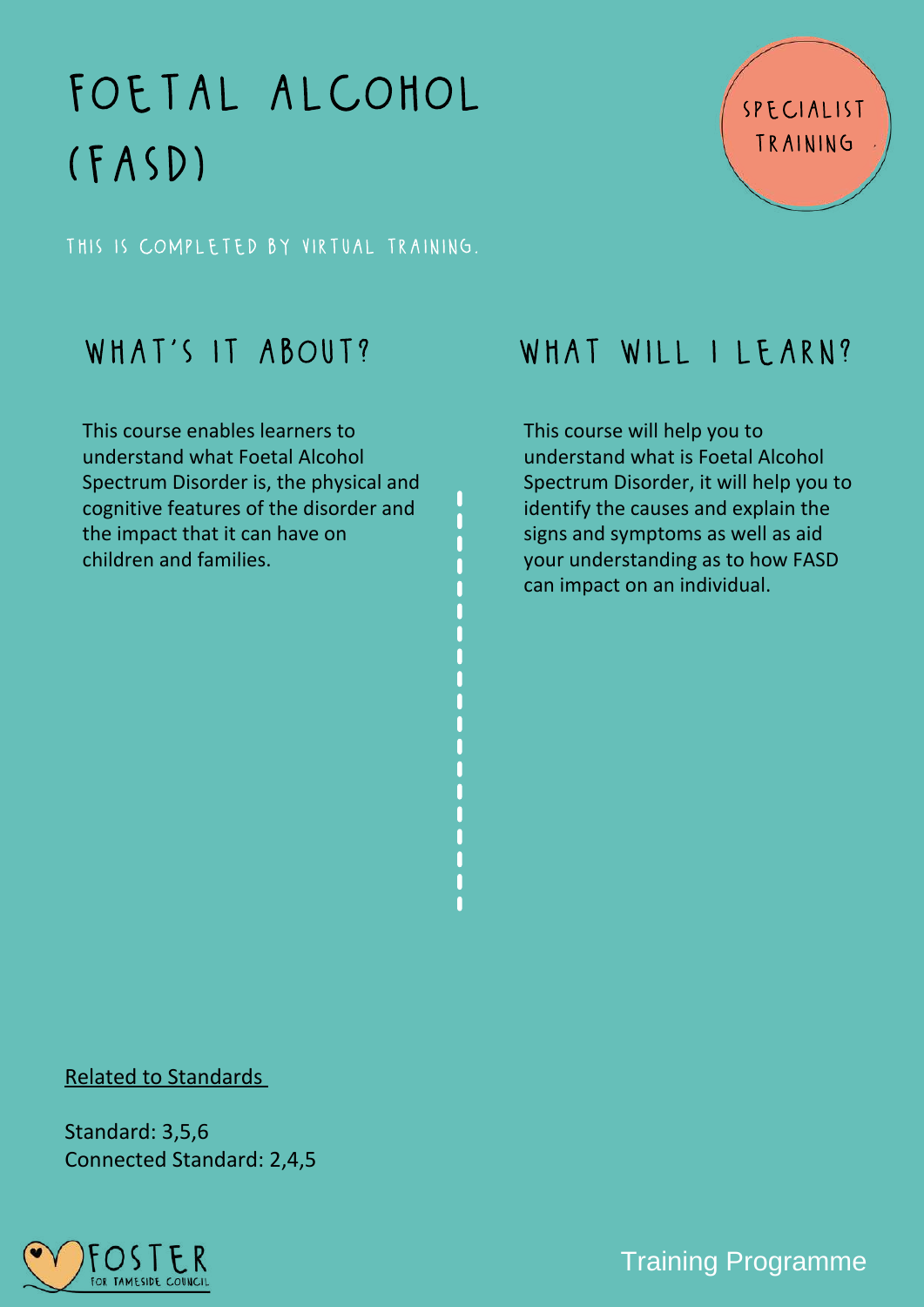# child/adolescent sexual development

this is completed by virtual training.

It is essential for everyone working with children and young people to understand the process of sexual [development](https://www.google.co.uk/search?q=child+development&safe=active&tbm=isch&source=iu&ictx=1&fir=HwHadlNlB3eQZM%252CvNM7PpmlCIwXxM%252C_&vet=1&usg=AI4_-kSQoPFTPXl3xzE4lVON_NGD2urMEA&sa=X&ved=2ahUKEwjH9ej446LvAhXTiFwKHSHDD6QQ9QF6BAgSEAE#imgrc=HwHadlNlB3eQZM) which is what this course explores[.](https://www.google.co.uk/search?q=child+development&safe=active&tbm=isch&source=iu&ictx=1&fir=HwHadlNlB3eQZM%252CvNM7PpmlCIwXxM%252C_&vet=1&usg=AI4_-kSQoPFTPXl3xzE4lVON_NGD2urMEA&sa=X&ved=2ahUKEwjH9ej446LvAhXTiFwKHSHDD6QQ9QF6BAgSEAE#imgrc=HwHadlNlB3eQZM)

### WHAT'S IT ABOUT? WHAT WILL I LEARN?

specialist

training

Within this session you will learn about the ages and stages at which sexual development 'typically develops' and how to support a child's understanding of sexual behaviour and safety.

You will be asked to reflect upon their attitudes and sexual development and may be asked to take part in small role plays.

Consideration and discussion will also consider the development of gender identity and how to support positive gender identity.

### Related to Standards

Standard: 3,4,5 Connected Standard: 2,3,4

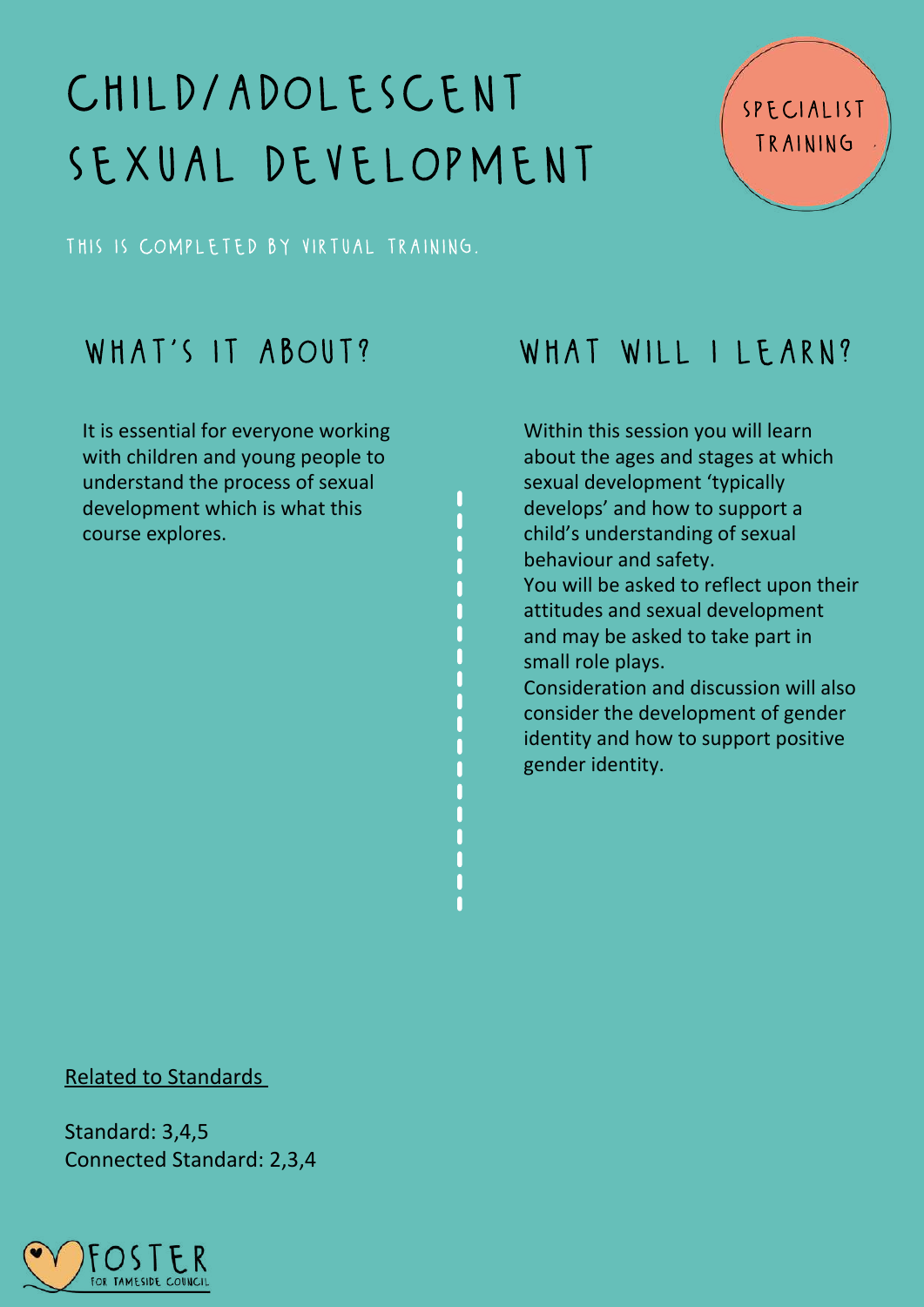# caring for children WHO HAVE BEEN sexually abused

### this is completed by virtual training.

Caring for children who have been sexually abused is demanding and challenging, and you cannot be left to manage this alone; this course will be an opportunity for you to discuss and consider how sexual abuse can affect a child's development and how best to support them in [understanding](https://www.google.co.uk/search?q=child+development&safe=active&tbm=isch&source=iu&ictx=1&fir=HwHadlNlB3eQZM%252CvNM7PpmlCIwXxM%252C_&vet=1&usg=AI4_-kSQoPFTPXl3xzE4lVON_NGD2urMEA&sa=X&ved=2ahUKEwjH9ej446LvAhXTiFwKHSHDD6QQ9QF6BAgSEAE#imgrc=HwHadlNlB3eQZM) their feelings and behaviour and in a safe and nurturing environment.

### WHAT'S IT ABOUT? WHAT WILL I LEARN?

specialist

training

You will develop an understanding of the impact sexual abuse can have and explore strategies in how to best support and care for children and young people.

### Related to Standards

Standard: 2,3,5,6,7 Connected Standard: 1,2,4,5,6

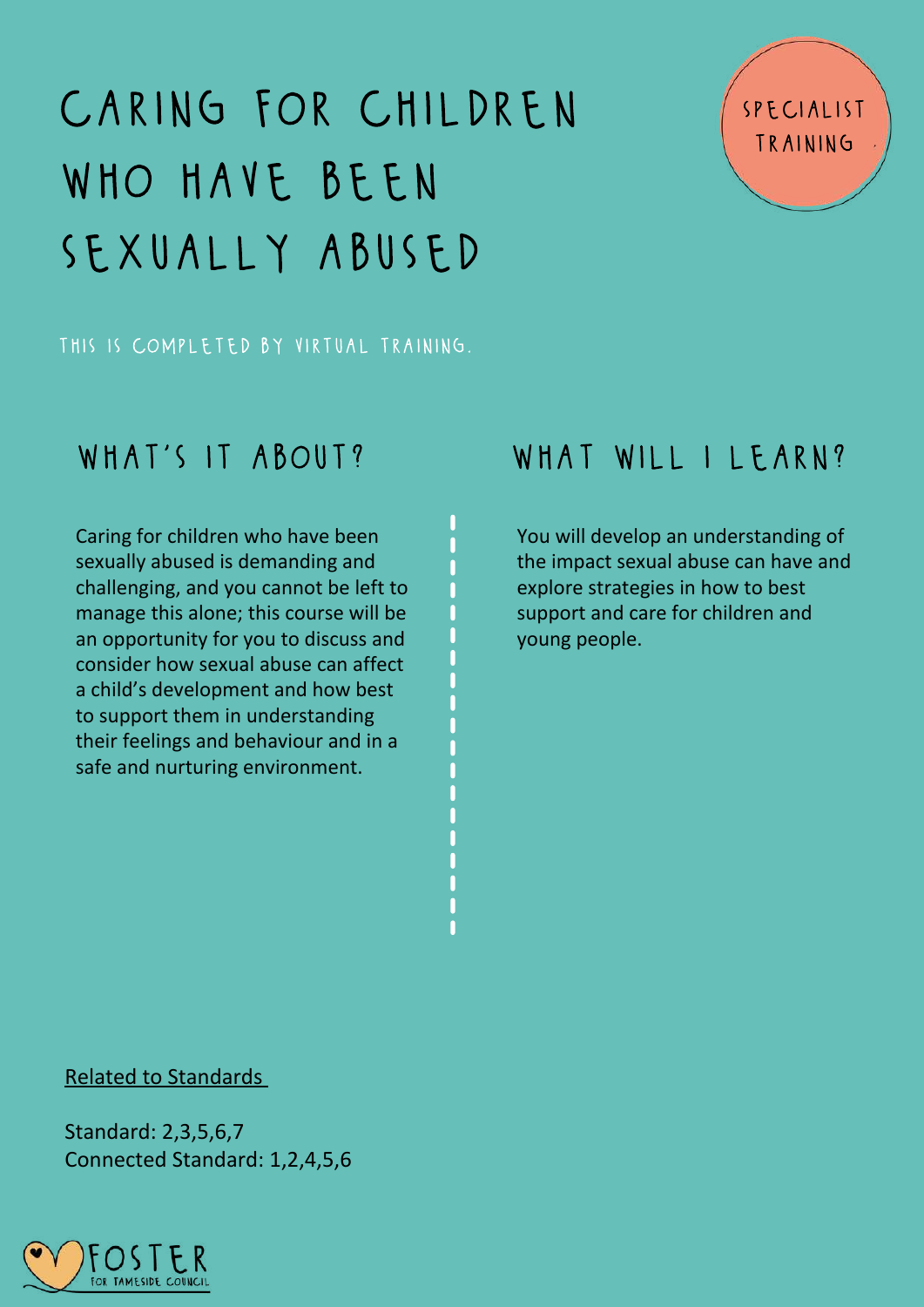

this is completed by virtual training.

It is essential for everyone working with children and young people to understand the process of sexual [development](https://www.google.co.uk/search?q=child+development&safe=active&tbm=isch&source=iu&ictx=1&fir=HwHadlNlB3eQZM%252CvNM7PpmlCIwXxM%252C_&vet=1&usg=AI4_-kSQoPFTPXl3xzE4lVON_NGD2urMEA&sa=X&ved=2ahUKEwjH9ej446LvAhXTiFwKHSHDD6QQ9QF6BAgSEAE#imgrc=HwHadlNlB3eQZM) which is what this course explores[.](https://www.google.co.uk/search?q=child+development&safe=active&tbm=isch&source=iu&ictx=1&fir=HwHadlNlB3eQZM%252CvNM7PpmlCIwXxM%252C_&vet=1&usg=AI4_-kSQoPFTPXl3xzE4lVON_NGD2urMEA&sa=X&ved=2ahUKEwjH9ej446LvAhXTiFwKHSHDD6QQ9QF6BAgSEAE#imgrc=HwHadlNlB3eQZM)

### WHAT'S IT ABOUT? WHAT WILL I LEARN?

You will have opportunity to learn about development changes and learn how they can impact on a young person.

### Related to Standards

Standard: 2,5,6 Connected Standard: 1, 4,5

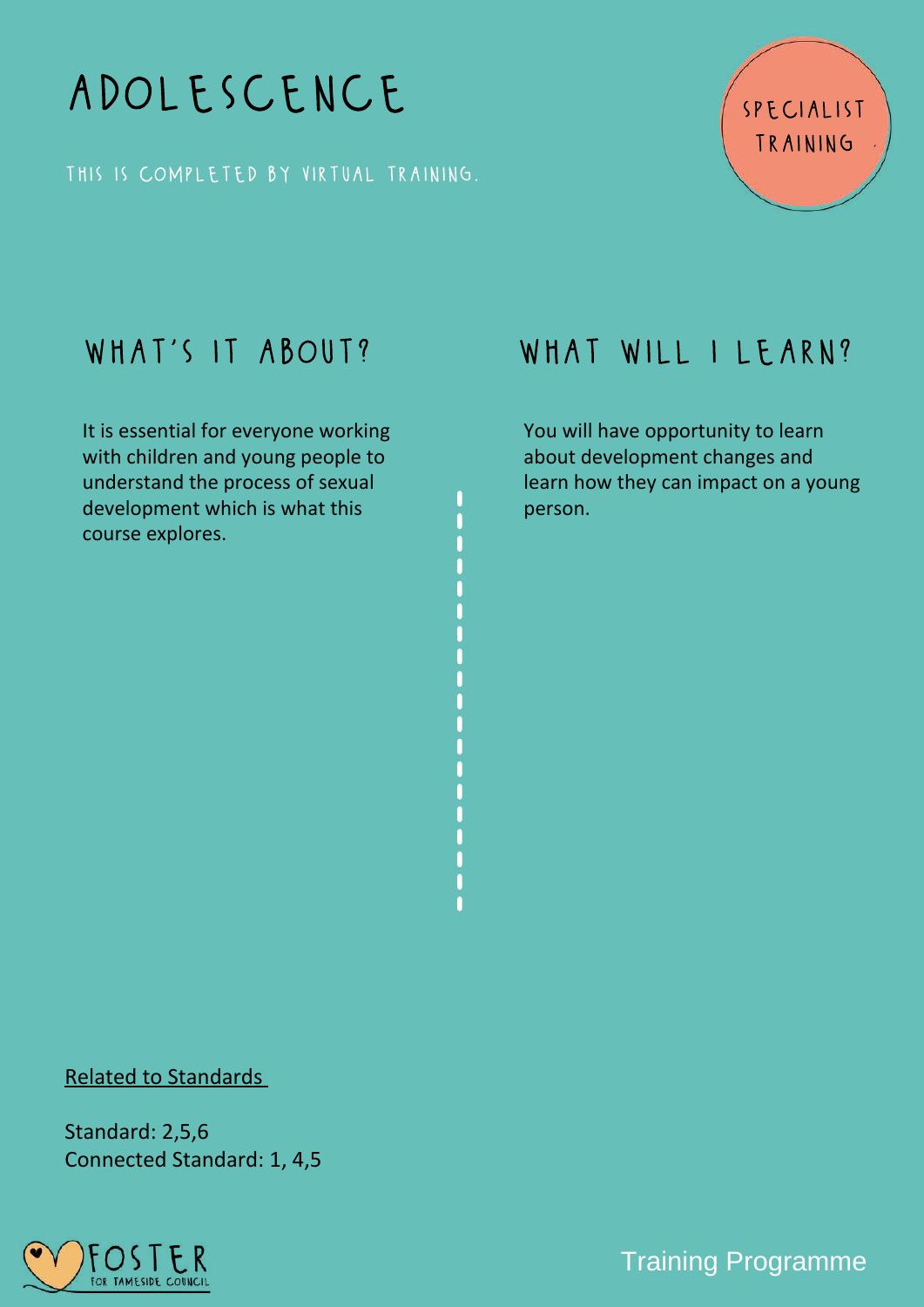# attentional needs, attachment and adhd

this is completed by virtual training.

This course will discuss the links between difficulties with attentional control and the [developmental](https://www.google.co.uk/search?q=child+development&safe=active&tbm=isch&source=iu&ictx=1&fir=HwHadlNlB3eQZM%252CvNM7PpmlCIwXxM%252C_&vet=1&usg=AI4_-kSQoPFTPXl3xzE4lVON_NGD2urMEA&sa=X&ved=2ahUKEwjH9ej446LvAhXTiFwKHSHDD6QQ9QF6BAgSEAE#imgrc=HwHadlNlB3eQZM) trauma experienced by many children who are looked after. We will look at what helps to support children and young people with attentional needs, including strategies to support those with a diagnosis of ADHD.

### WHAT'S IT ABOUT? WHAT WILL I LEARN?

specialist

training

Attending this course will allow you to develop your knowledge and understanding around attentional control and the developmental trauma experienced. You will also learn how to manage children with such needs and be able to support and seek support when necessary.

### Related to Standards

Standard: 2,3,4,5 Connected Standard: 3,4, 5,6

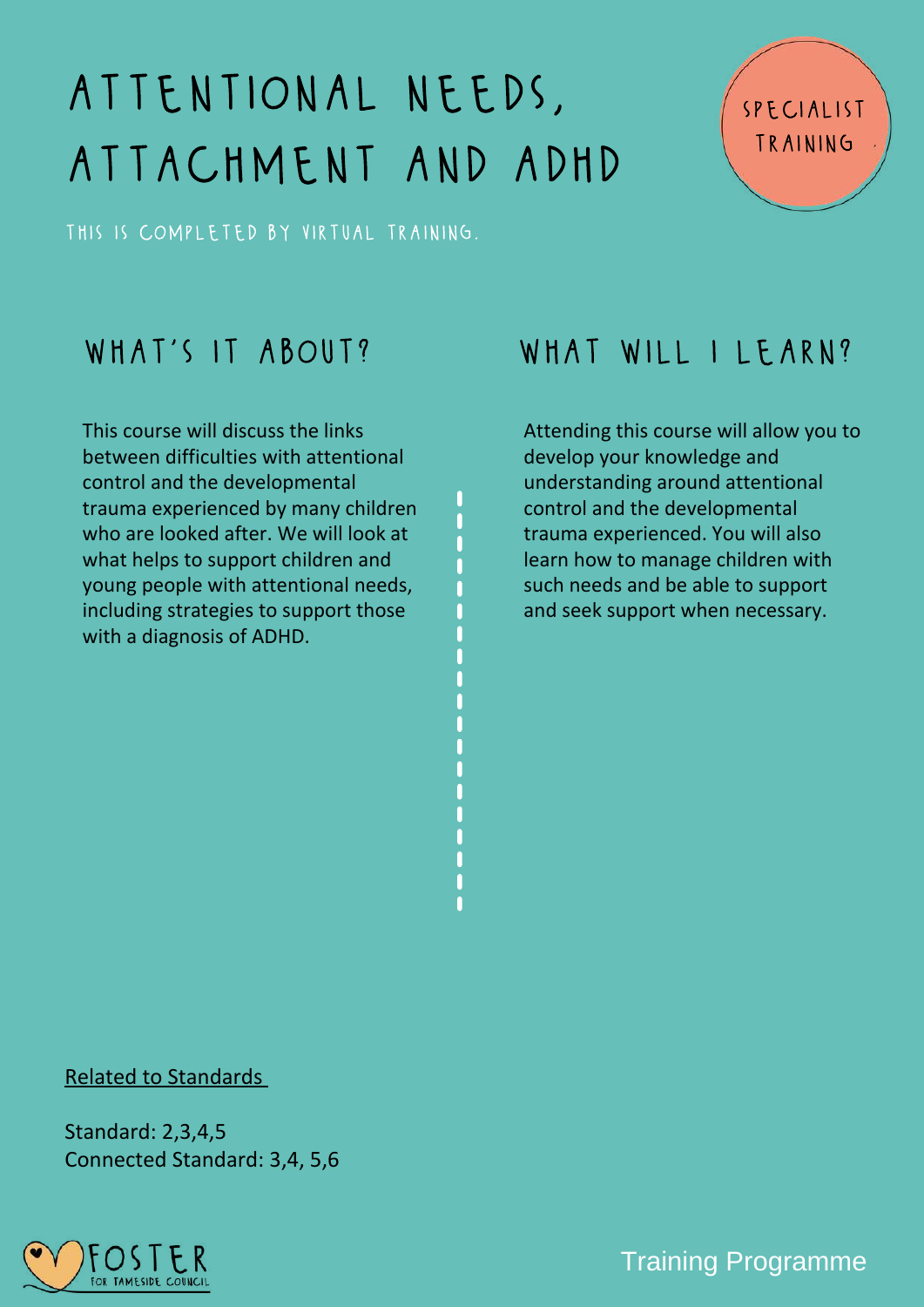# supporting your wellbeing (yours/child)

this is completed by virtual training.

### specialist training

This course will look at research and models of [well-being](https://www.google.co.uk/search?q=child+development&safe=active&tbm=isch&source=iu&ictx=1&fir=HwHadlNlB3eQZM%252CvNM7PpmlCIwXxM%252C_&vet=1&usg=AI4_-kSQoPFTPXl3xzE4lVON_NGD2urMEA&sa=X&ved=2ahUKEwjH9ej446LvAhXTiFwKHSHDD6QQ9QF6BAgSEAE#imgrc=HwHadlNlB3eQZM) and introduce practical ways to support your own well-being and that of the children you care for[.](https://www.google.co.uk/search?q=child+development&safe=active&tbm=isch&source=iu&ictx=1&fir=HwHadlNlB3eQZM%252CvNM7PpmlCIwXxM%252C_&vet=1&usg=AI4_-kSQoPFTPXl3xzE4lVON_NGD2urMEA&sa=X&ved=2ahUKEwjH9ej446LvAhXTiFwKHSHDD6QQ9QF6BAgSEAE#imgrc=HwHadlNlB3eQZM)

### WHAT'S IT ABOUT? WHAT WILL I LEARN?

You will be able to identify strategies to promote your and your child's wellbeing.

### Related to Standards

Standard: 3, 7 Connected Standard: 2, 6

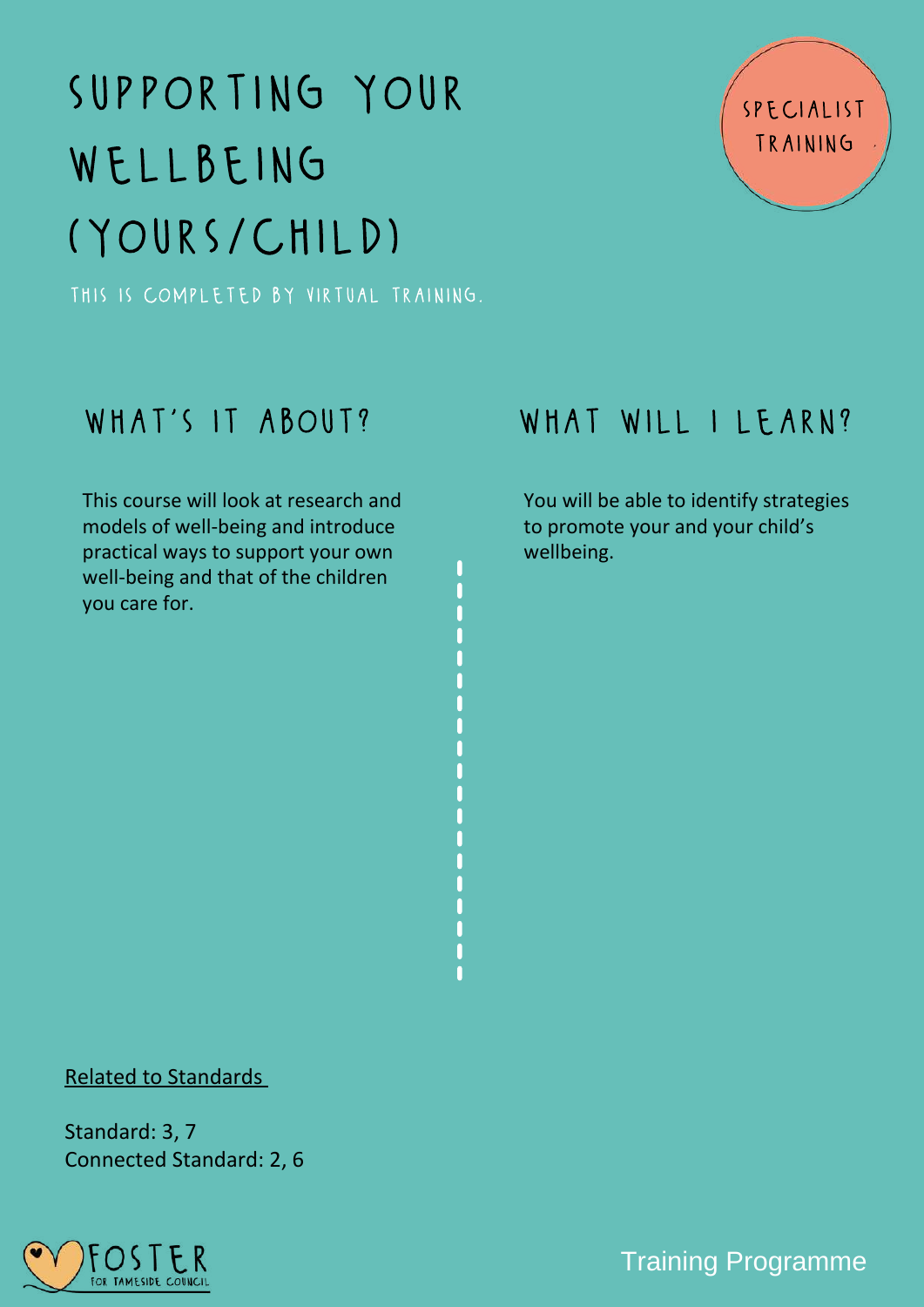# Introduction into common mental health Issues

this is completed by virtual training.

This course provides a general overview around common mental health issues and how these can be [supported.](https://www.google.co.uk/search?q=child+development&safe=active&tbm=isch&source=iu&ictx=1&fir=HwHadlNlB3eQZM%252CvNM7PpmlCIwXxM%252C_&vet=1&usg=AI4_-kSQoPFTPXl3xzE4lVON_NGD2urMEA&sa=X&ved=2ahUKEwjH9ej446LvAhXTiFwKHSHDD6QQ9QF6BAgSEAE#imgrc=HwHadlNlB3eQZM)

### WHAT'S IT ABOUT? WHAT WILL I LEARN?

specialist

training

Attending this course will enable you develop your understanding of common mental health issues and build confidence in caring for a child or young person who experiences mental health issues.

### Related to Standards

Standard: 3,5,6,7 Connected Standard: 2,3,5,6

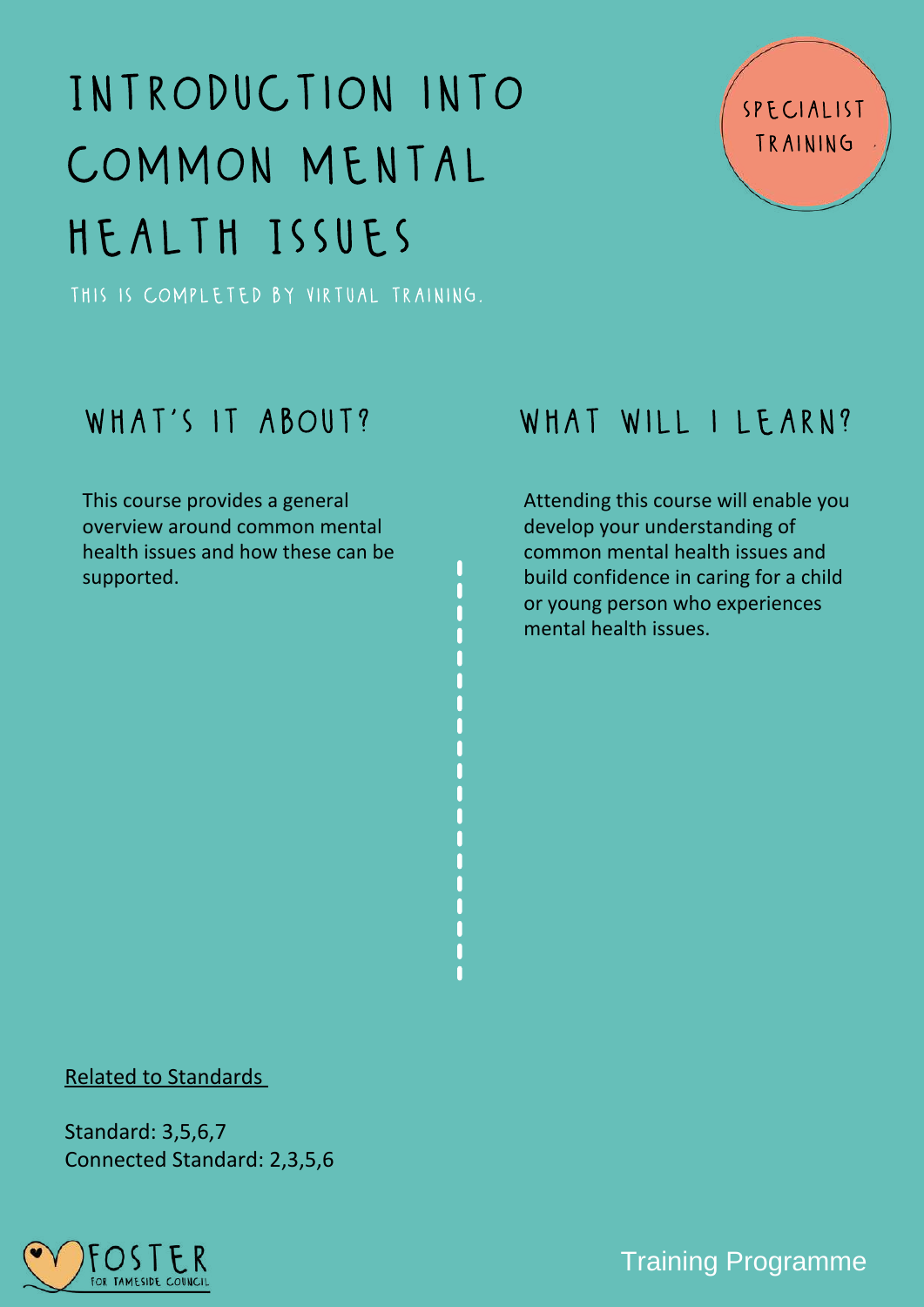# self harm awareness

this is completed by virtual training.

Self-harm can be a challenging area to discuss with children and young people; however, it is a prevalent issue that needs to be addressed. This course acts as a guide to self-harm [behaviours.](https://www.google.co.uk/search?q=child+development&safe=active&tbm=isch&source=iu&ictx=1&fir=HwHadlNlB3eQZM%252CvNM7PpmlCIwXxM%252C_&vet=1&usg=AI4_-kSQoPFTPXl3xzE4lVON_NGD2urMEA&sa=X&ved=2ahUKEwjH9ej446LvAhXTiFwKHSHDD6QQ9QF6BAgSEAE#imgrc=HwHadlNlB3eQZM) There is advice on prevention strategies and working with children and young people who may suffer from these issues.

### WHAT'S IT ABOUT? WHAT WILL I LEARN?

Attendance at this course will help you to develop an awareness of selfharm. You will learn prevention strategies and where support can be accessed.

### Related to Standards

Standard: 3,5,6,7 Connected Standard: 2,3,5,6